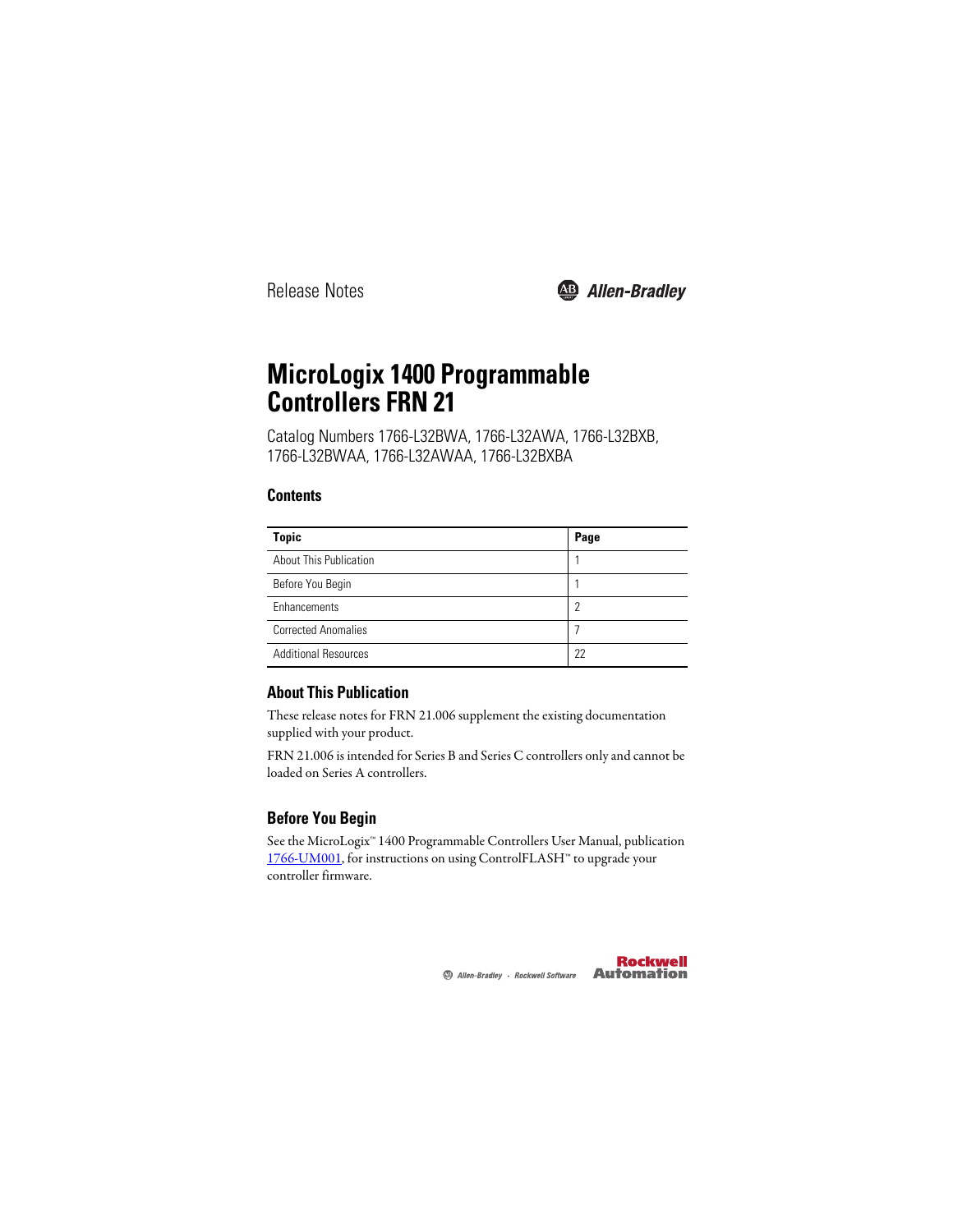#### **Compatibility**

You need RSLogix 500® or RSLogix™ Micro software, version 8.30 or later, to program MicroLogix™ 1400 controllers.

You need RSLogix 500 or RSLogix Micro software, version 11 or later, for the password implementation enhancement introduced in FRN 21.000.

# <span id="page-1-0"></span>**Enhancements**

| <b>Enhancement</b>                                                     | <b>Description</b>                                                                                                                                                                                               |
|------------------------------------------------------------------------|------------------------------------------------------------------------------------------------------------------------------------------------------------------------------------------------------------------|
| Option to disable the<br>Ethernet channel.                             | Users can select to enable or disable the Ethernet channel.<br>For more information, see the MicroLogix 1400 Programmable<br>Controllers User Manual, publication 1766-UM001.                                    |
| <b>Removed Write</b><br>access for data files.                         | Users are prohibited to modify the data files from the web server.<br>For more information, see the MicroLogix 1400 Embedded Web<br>Server User Manual, publication 1766-UM002.                                  |
| Requirement to<br>change default<br>password for<br>first-time logins. | Users are not allowed to navigate through the web browser<br>without changing the default password.<br>For more information, see the MicroLogix 1400 Embedded Web<br>Server User Manual, publication 1766-UM002. |

П

#### **Enhancement for 21.006 (Series B and Series C only)**

#### **Enhancement for FRN 21.005 (Series B and Series C only)**

| <b>Enhancement</b>                                        | <b>Description</b>                                                                                                                                                                                                                                                                              |
|-----------------------------------------------------------|-------------------------------------------------------------------------------------------------------------------------------------------------------------------------------------------------------------------------------------------------------------------------------------------------|
| Improvement to<br>SNMP server<br>behavior in RUN<br>mode. | The SNMP (Simple Network Management Protocol) MIB<br>(Management Information Base) data items can no longer be changed<br>when the controller is in RUN mode.                                                                                                                                   |
| Increase DNP3<br>event logging to<br>up to 10K events.    | Users can select the option for the DNP3 event logging to:<br>log up to 6013 events.<br>log up to 10,000 events by using the memory space of the Recipe<br>٠<br>and Data log.<br>For more information, see the MicroLogix 1400 Programmable<br>Controllers User Manual, publication 1766-UM001. |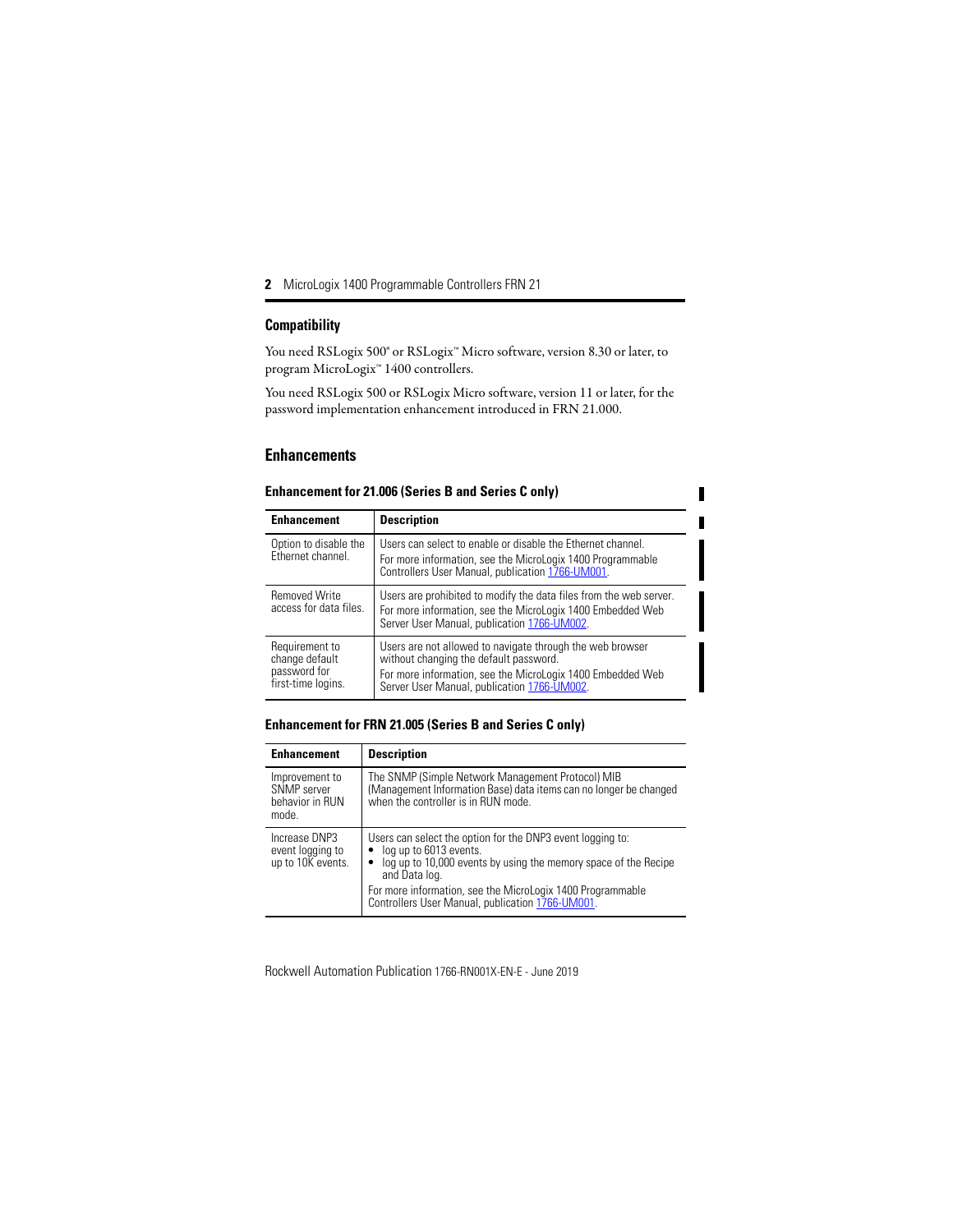#### **Enhancement Description** New password implementation for controller This new password implementation provides enhanced security to a password-protected controller. Note that the LCD Password option works differently in FRN 21.000 or later. You need RSLogix 500 or RSLogix Micro software, version 11 or later, for this enhancement. For more information, see the MicroLogix 1400 Programmable Controllers User Manual, publication [1766-UM001.](http://literature.rockwellautomation.com/idc/groups/literature/documents/um/1766-um001_-en-p.pdf)

#### **Enhancement for FRN 21.000 (Series B and Series C only)**

#### **Enhancement for FRN 16.0 (Series B only)**

| <b>Enhancement</b>        | <b>Description</b>                                                                 |
|---------------------------|------------------------------------------------------------------------------------|
| Default user name         | Default user names ( <i>administrator</i> and <i>quest</i> ) in the web server can |
| can be changed            | be changed through the User Management page.                                       |
| Default CIP               | To comply with ODVA CT13 standards, the default CIP Encapsulation                  |
| <b>Inactivity Timeout</b> | Inactivity Timeout of 120 seconds is introduced.                                   |

#### **Enhancement for FRN 15.5 (Series B only)**

| <b>Enhancement</b>                                      | <b>Description</b>                                                                                                                                                                                                                                           |
|---------------------------------------------------------|--------------------------------------------------------------------------------------------------------------------------------------------------------------------------------------------------------------------------------------------------------------|
| Improved behavior<br>to set IIN1.7<br>restart bit       | Users can select the option for the IIN1.7 restart bit to be set and<br>sent:<br>Immediately after channel configuration, program download, or at<br>power cycle.<br>At power cycle only.                                                                    |
| Improved behavior<br>for DNP3 Hold<br>Time after Events | Users can select the option for the DNP3 hold-timer to:<br>Re-trigger for each new event detected (increased possibility of<br>$\bullet$<br>capturing all the changes in a single response).<br>Not re-trigger (giving the master a quaranteed update time). |

#### **Enhancement for FRN 15.3 (Series B only)**

| Enhancement      | <b>Description</b>                                                  |
|------------------|---------------------------------------------------------------------|
| Notification to  | To enhance web server security, upon logging in to the              |
| change default   | MicroLogix 1400 Web Server page with the default administrator      |
| administrator    | account and default password, a warning displays to notify the user |
| account password | to change the default password.                                     |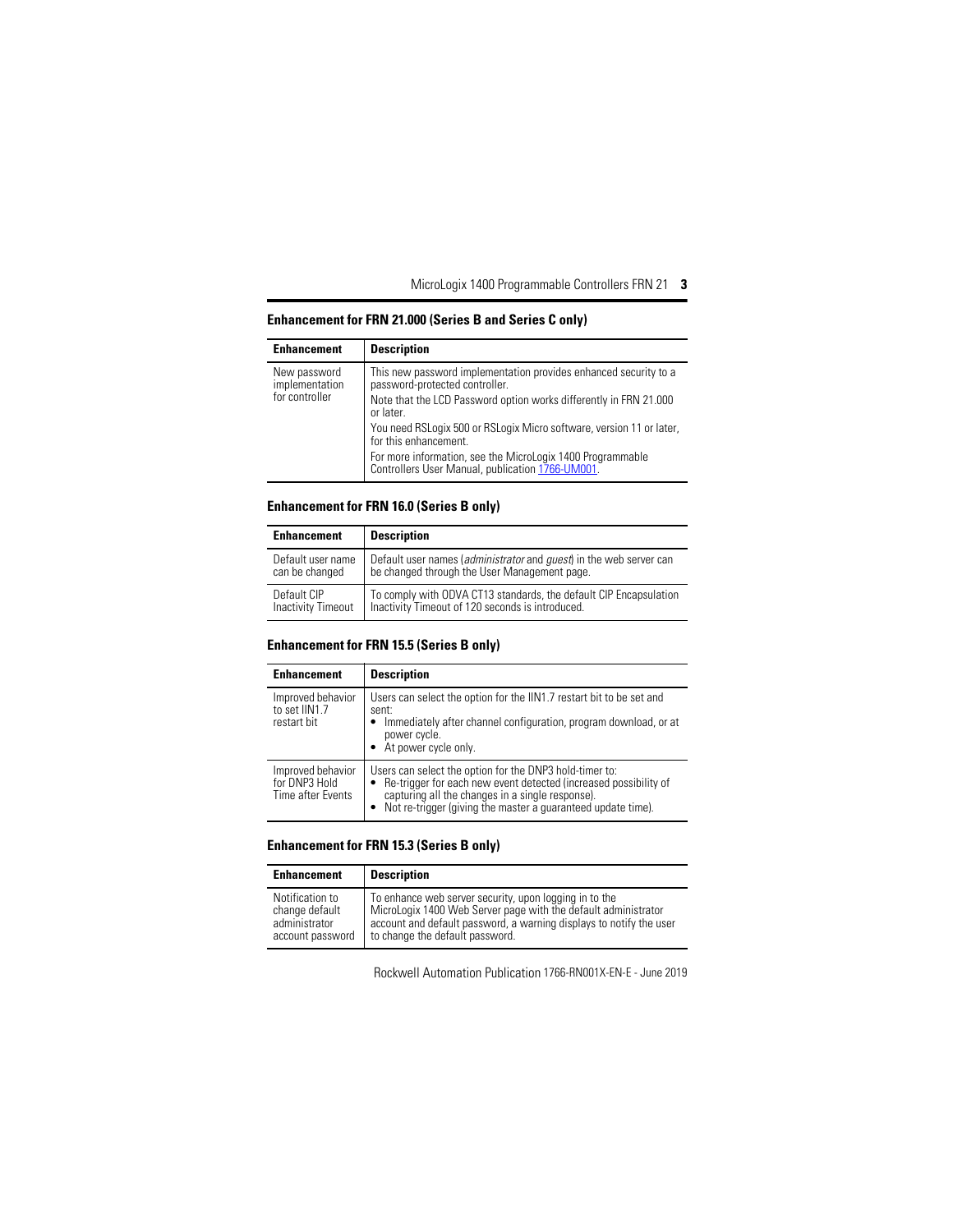#### **Enhancement for FRN 15 (Series B only)**

| <b>Enhancement</b>                                                         | <b>Description</b>                                                                                                                                                                |
|----------------------------------------------------------------------------|-----------------------------------------------------------------------------------------------------------------------------------------------------------------------------------|
| LCD menu option<br>for Modbus RTU<br>Slave node<br>address<br>modification | The user can modify the Modbus RTU Slave node address through the<br>LCD Menu under Advanced Set option.<br>You need to power cycle the controller for the change to take effect. |

### **Enhancements for FRN 12 (Series B only)**

| <b>Enhancement</b>                                                 | <b>Description</b>                                                                                               |
|--------------------------------------------------------------------|------------------------------------------------------------------------------------------------------------------|
| I/O Force Protection                                               | To enable/disable I/O Force settings, users can access the Status<br>File in binary mode to SET/CLEAR bit S:1/5. |
| <b>DNP3 Event Restore</b>                                          | DNP3 generated events can be restored after a power cycle.                                                       |
| DNP3 unsolicited<br>channel switching<br>through Ladder<br>Program | Users can change DNP3 unsolicited channel run time using 485CIF<br>write MSG instruction.                        |

#### **Enhancements for FRN 11 (Series B only)**

| <b>Enhancement</b>                                                        | <b>Description</b>                                                                                                                                                                                                                                                                                                                                                                      |
|---------------------------------------------------------------------------|-----------------------------------------------------------------------------------------------------------------------------------------------------------------------------------------------------------------------------------------------------------------------------------------------------------------------------------------------------------------------------------------|
| <b>Timeout for Register</b><br>Session/Reply<br>message exchange<br>cycle | Adds a timeout for the Register Session Request/Reply message<br>exchange cycle when a Register Reply packet is not received<br>within the specified time. The Inactivity timeout value that is<br>configured through the RSLogix 500 software is used as the packet<br>timeout value, with a default value of 30 minutes.                                                              |
| Improved Web Server<br>security                                           | If the controller receives two consecutive invalid authentication<br>requests from any http client, the controller resets the<br>Authentication Counter after 60 minutes.<br>If the controller receives 10 invalid authentication request from<br>any HTTP client, it will not accept any valid or invalid<br>Authentication packets until a 24-hour HTTP Server Lock<br>Timer timeout. |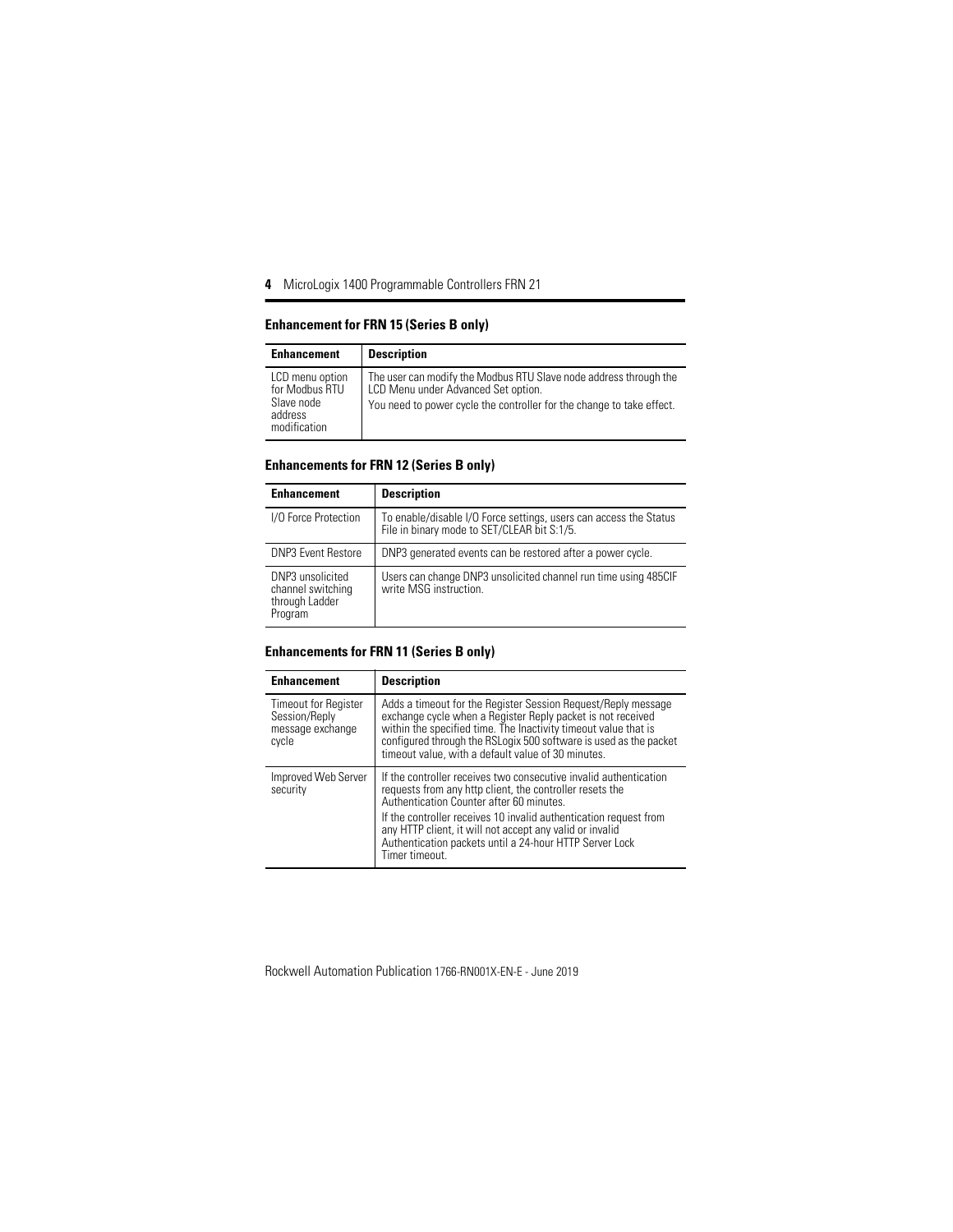| <b>Enhancement</b>                  | <b>Description</b>                                                                                                                                               |
|-------------------------------------|------------------------------------------------------------------------------------------------------------------------------------------------------------------|
| Support for DNP3<br>over Ethernet   | Adds support for DNP3 TCP Server features over Ethernet and<br>DNP3 TCP Client/UDP features to support unsolicited response<br>message to a DNP3 Master station. |
| Support for Modbus<br>over Ethernet | Adds support for Modbus TCP Server and Modbus TCP Client.                                                                                                        |

#### **Enhancements for FRN 10 (Series B only)**

### **Enhancement for FRN 7 (Series A only)**

| <b>Enhancement</b>              | <b>Description</b>                                                                                                                                                                                      |
|---------------------------------|---------------------------------------------------------------------------------------------------------------------------------------------------------------------------------------------------------|
| Improved Web<br>Server security | If the controller receives two consecutive invalid authentication<br>requests from any http client, the controller resets the<br>Authentication Counter after 60 minutes.                               |
|                                 | If the controller receives 10 invalid authentication request from any<br>HTTP client, it will not accept any valid or invalid Authentication<br>packets until a 24-hour HTTP Server Lock Timer timeout. |

#### **Enhancement for FRN 6 (Series A only)**

| <b>Enhancement</b>                                                        | <b>Description</b>                                                                                                                                                                                                                                                                                       |
|---------------------------------------------------------------------------|----------------------------------------------------------------------------------------------------------------------------------------------------------------------------------------------------------------------------------------------------------------------------------------------------------|
| <b>Timeout for Register</b><br>Session/Reply<br>message<br>exchange cycle | Adds a timeout for the Register Session Reguest/Reply message<br>exchange cycle when a Register Reply packet is not received in<br>time. The Inactivity timeout value that is configured through the<br>RSLogix 500 software is used as the packet timeout value, with a<br>default value of 30 minutes. |

#### **Enhancement for FRN 5 (Series A only)**

| <b>Enhancement</b> | <b>Description</b>                                         |
|--------------------|------------------------------------------------------------|
| Updated baud rate  | Updated baud rate configuration to MCF UART controller for |
| configuration      | greater accuracy.                                          |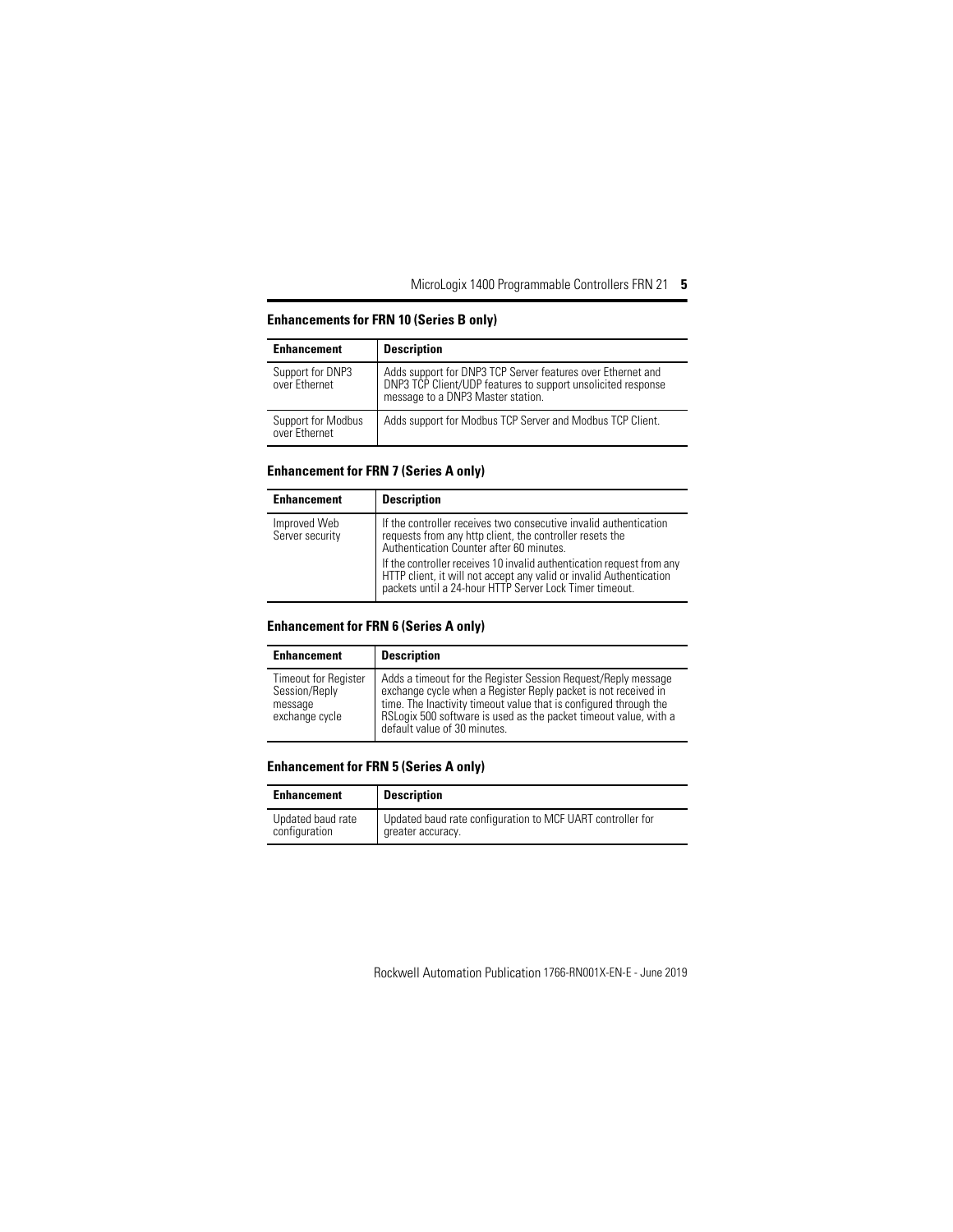# **Enhancement for FRN 4 (Series A only)**

| <b>Enhancement</b>                                           | <b>Description</b>                                            |
|--------------------------------------------------------------|---------------------------------------------------------------|
| Support for Connection<br>Manager object in CIP<br>subsystem | Adds instances and attributes for Connection Manager objects. |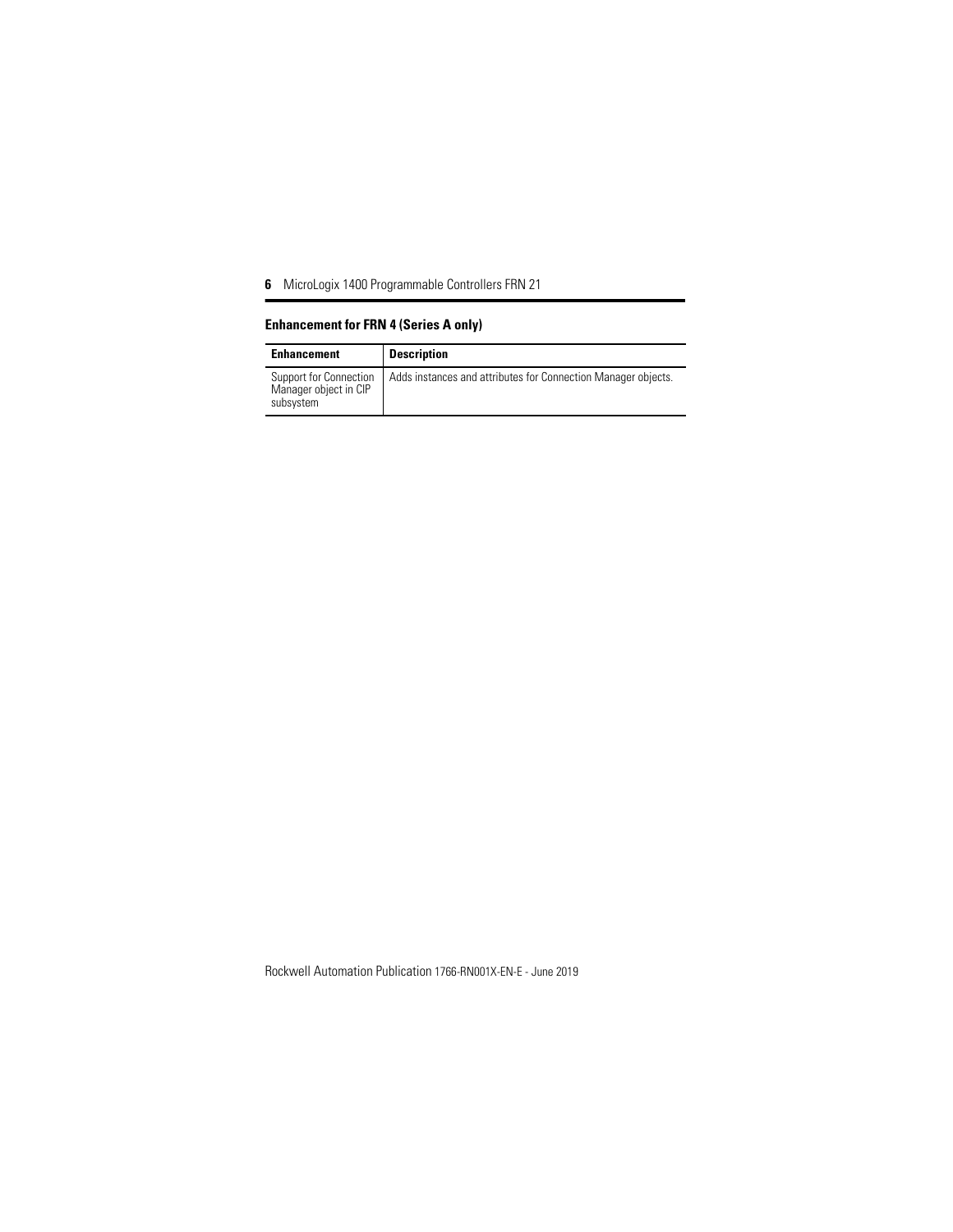# <span id="page-6-0"></span>**Corrected Anomalies**

#### **Corrected Anomalies for FRN 21.005 (Series B and Series C only)**

| Anomaly                                                                                     | <b>Description</b>                                                                                                                                                                                                                                                                               |
|---------------------------------------------------------------------------------------------|--------------------------------------------------------------------------------------------------------------------------------------------------------------------------------------------------------------------------------------------------------------------------------------------------|
| Controller faults with error code<br>7h when restoring a program from<br>the memory module. | When restoring a program from the memory module, a<br>message "Program in processor changed causing<br>offline state." appears and the controller faults with<br>error code 7h (Memory Module Transfer Error).<br>This occurs when any floating point data file contains<br>38 or more elements. |

#### **Corrected Anomalies for FRN 21.004 (Series B and Series C only)**

| Anomaly                                                                             | <b>Description</b>                                                                                                                                                                                                                                                                                                                                                                                                                                                                                                                       |
|-------------------------------------------------------------------------------------|------------------------------------------------------------------------------------------------------------------------------------------------------------------------------------------------------------------------------------------------------------------------------------------------------------------------------------------------------------------------------------------------------------------------------------------------------------------------------------------------------------------------------------------|
| User fault routine does not trigger<br>when a xx79h non-recoverable<br>fault occurs | The solution in this firmware now correctly triggers<br>the user fault routine when a xx79h non-recoverable<br>fault occurs.                                                                                                                                                                                                                                                                                                                                                                                                             |
| Security vulnerabilities                                                            | This firmware revision addresses multiple security<br>vulnerabilities.<br>These vulnerabilities may affect the availability<br>and/or integrity of these products and the data they<br>transfer<br>An affected product requires manual intervention to<br>recover.<br>For more information on the vulnerabilities and the<br>recommended mitigations, log on to the Rockwell<br>Automation <sup>®</sup> Support Center at<br>https://rockwellautomation.custhelp.com/app/home/<br>and search the Knowledgebase for<br>Answer ID 1072942. |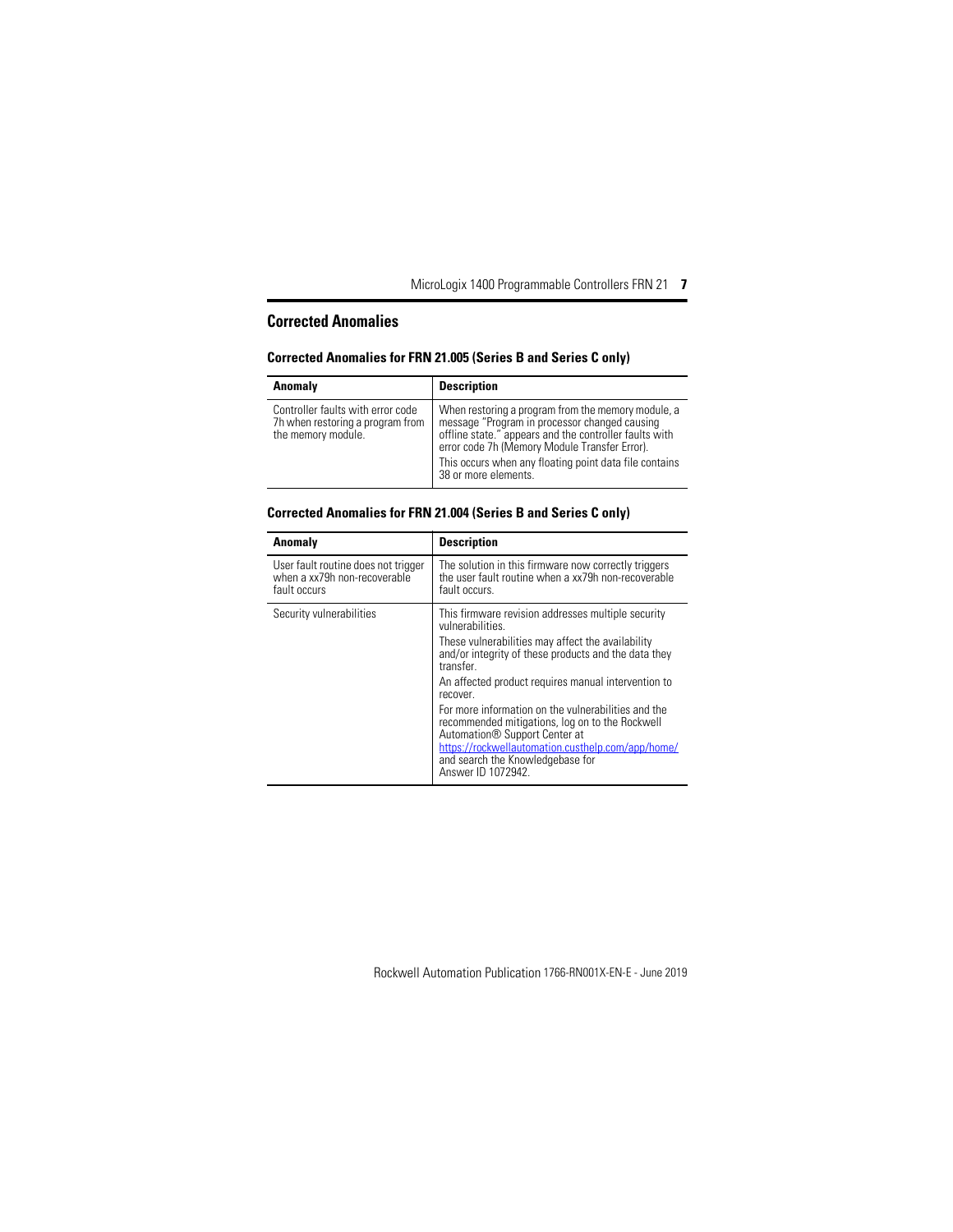#### **Corrected Anomalies for FRN 21.003 (Series B and Series C only)**

| Anomaly                                                   | <b>Description</b>                                                                                                                                                                                                                                                                                                        |
|-----------------------------------------------------------|---------------------------------------------------------------------------------------------------------------------------------------------------------------------------------------------------------------------------------------------------------------------------------------------------------------------------|
| Modbus TCP server may be busy<br>in an in error condition | The solution in this firmware revision resolves this<br>anomaly.<br>For more information on the vulnerabilities and the<br>recommended mitigations, log on to the Rockwell<br>Automation Support Center at<br>https://rockwellautomation.custhelp.com/app/home/<br>and search the Knowledgebase for<br>Answer ID 1067316. |

#### **Corrected Anomalies for FRN 21.002 (Series B and Series C only)**

| Anomaly                                                                                                                          | <b>Description</b>                                                                                                                                                                                                                                                                                                                                                                                         |
|----------------------------------------------------------------------------------------------------------------------------------|------------------------------------------------------------------------------------------------------------------------------------------------------------------------------------------------------------------------------------------------------------------------------------------------------------------------------------------------------------------------------------------------------------|
| Program is no longer password<br>protected after being transferred,<br>using a memory module, to a new<br>controller with FRN 21 | When the memory module is configured for "Load<br>Memory Module Always" or "Load Memory Module<br>on Memory Error" with an 'Enhanced Password<br>Security' controller file that is password protected,<br>and is installed in a new out-of-box controller with<br>FRN 21, the program transfers but the controller<br>password does not.<br>This causes the program to no longer be password<br>protected. |
| Unable to communicate with a<br>password protected controller<br>using MSG instructions                                          | When the 'Enhanced Password Security' controller is<br>password protected, communication through MSG<br>instructions using the PLC-5® and 485CIF protocols is<br>blocked.                                                                                                                                                                                                                                  |

#### **Corrected Anomalies for FRN 16.002 (Series B only)**

| Anomaly                                                                      | <b>Description</b>                                                                                                                                                                          |
|------------------------------------------------------------------------------|---------------------------------------------------------------------------------------------------------------------------------------------------------------------------------------------|
| DNP3 Serial Port Lock-up                                                     | The solution in this firmware revision resolves the<br>serial link lock-up that is caused by a bad CRC packet.                                                                              |
| <b>DNP3 Short Floating Point Analog</b><br><b>Output Object Write Errors</b> | The solution in this firmware revision resolves the<br>error when writing a Short Floating Point Analog<br>Output Object if there is only a 16-bit Analog Output<br>Object file configured. |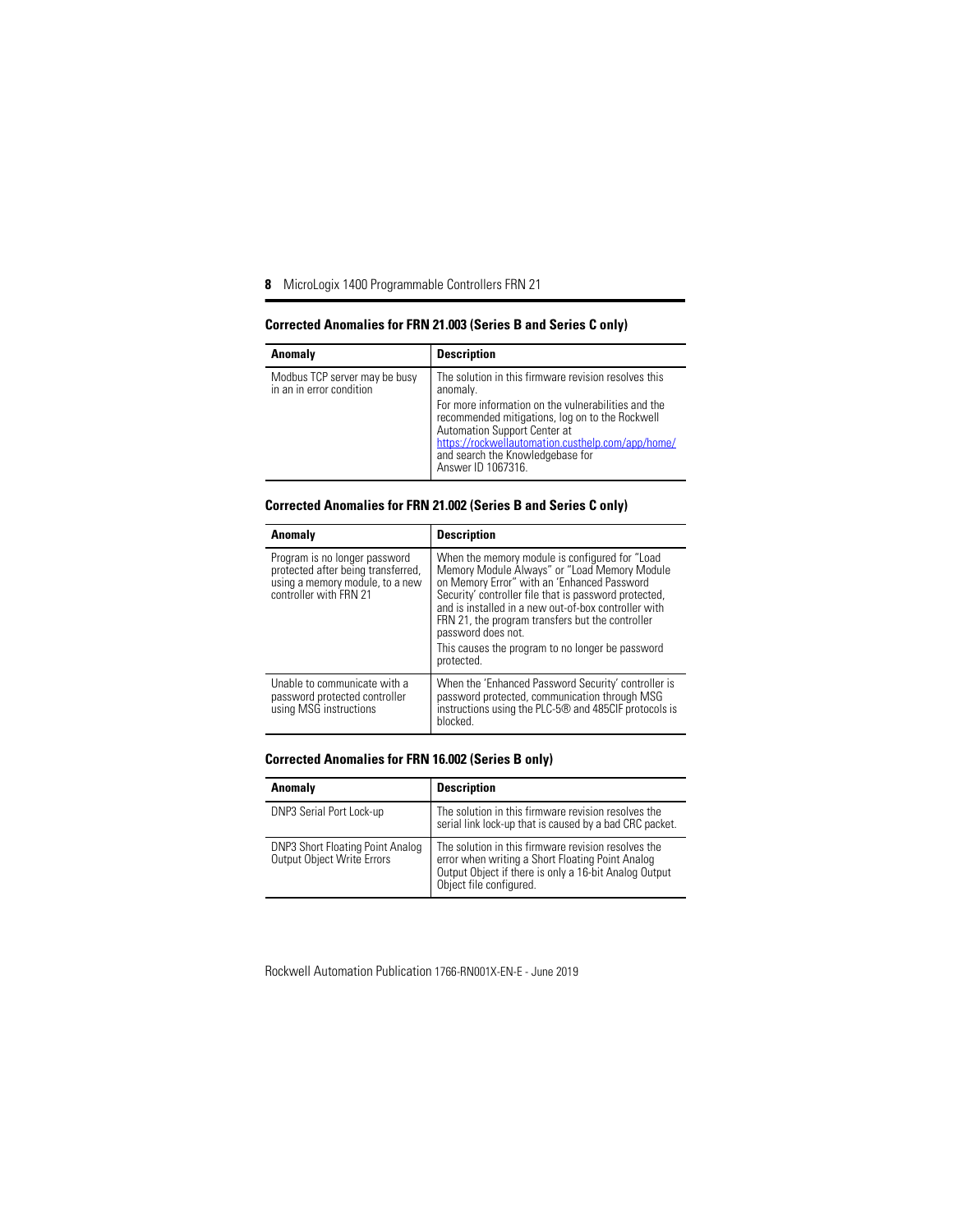| Anomaly                                                                                          | <b>Description</b>                                                                                                                                                                                                                                                                                                                                                                                                                                                                                                             |
|--------------------------------------------------------------------------------------------------|--------------------------------------------------------------------------------------------------------------------------------------------------------------------------------------------------------------------------------------------------------------------------------------------------------------------------------------------------------------------------------------------------------------------------------------------------------------------------------------------------------------------------------|
| Security vulnerabilities                                                                         | This firmware revision addresses multiple security<br>vulnerabilities.<br>These vulnerabilities may affect the availability<br>and/or integrity of these products and the data they<br>transfer<br>An affected product requires manual intervention to<br>recover.<br>For more information on the vulnerabilities and the<br>recommended mitigations, log on to the Rockwell<br><b>Automation Support Center at</b><br>https://rockwellautomation.custhelp.com/app/home/<br>and search the Knowledgebase for Answer ID 968962. |
| Unable to edit webserver<br>administrator password if<br>administrator is sole user in<br>system | The Edit button on the User Management page is<br>disabled if there is only one user with Administrator<br>access in the system. Therefore the user cannot edit<br>the user name and/or password.<br>The solution in this firmware revision resolves the<br>technical note with Knowledgebase Answer ID<br>998264                                                                                                                                                                                                              |
| TCP Reset response not sent<br>when socket inactivity timeout<br>expires                         | The solution in this firmware revision now sends the<br>TCP Reset response correctly when socket inactivity<br>timeout expires.                                                                                                                                                                                                                                                                                                                                                                                                |

# **Corrected Anomalies for FRN 16.001 (Series B only)**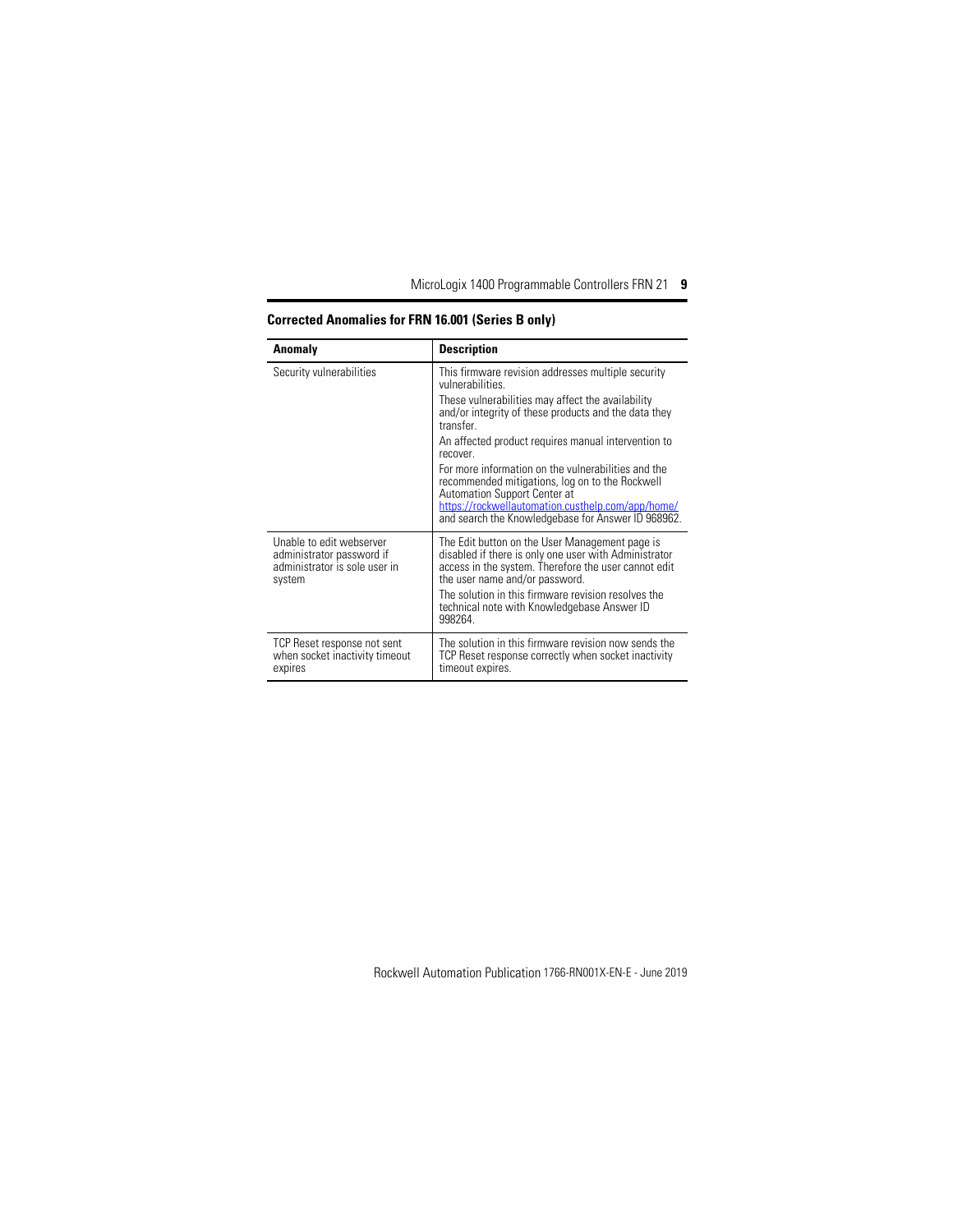| Anomaly                                                                       | <b>Description</b>                                                                                                                                                                                                                                                                                                       |
|-------------------------------------------------------------------------------|--------------------------------------------------------------------------------------------------------------------------------------------------------------------------------------------------------------------------------------------------------------------------------------------------------------------------|
| Security vulnerabilities                                                      | This firmware revision addresses multiple security<br>vulnerabilities<br>These vulnerabilities may affect the availability<br>and/or integrity of these products and the data they<br>transfer<br>An affected product requires manual intervention to<br>recover.<br>For more information on the vulnerabilities and the |
|                                                                               | recommended mitigations, log on to the Rockwell<br><b>Automation Support Center at</b><br>https://rockwellautomation.custhelp.com/app/home/<br>and search the Knowledgebase for Answer ID 968962.                                                                                                                        |
| Interrupt files not executed in<br>MCR zone                                   | User interrupts (Ell, HSC, and STI) may not be<br>executed if MCR zones are present in the ladder<br>program.                                                                                                                                                                                                            |
| Hard fault 08h during online edit                                             | Editing the same rung more than once within a user<br>program with LBL and JMP instructions may result in<br>a 08h hard fault.                                                                                                                                                                                           |
| Controller loses communication<br>with UPS when network module<br>is replaced | The controller loses Modbus TCP connection and fails<br>to re-establish connection with the UPS when the<br>network module is replaced in the UPS. This is<br>because ARP does not initiate after 300 seconds<br>communication error timeout with new device<br>MAC ID.                                                  |

### **Corrected Anomalies for FRN 16.0 (Series B only)**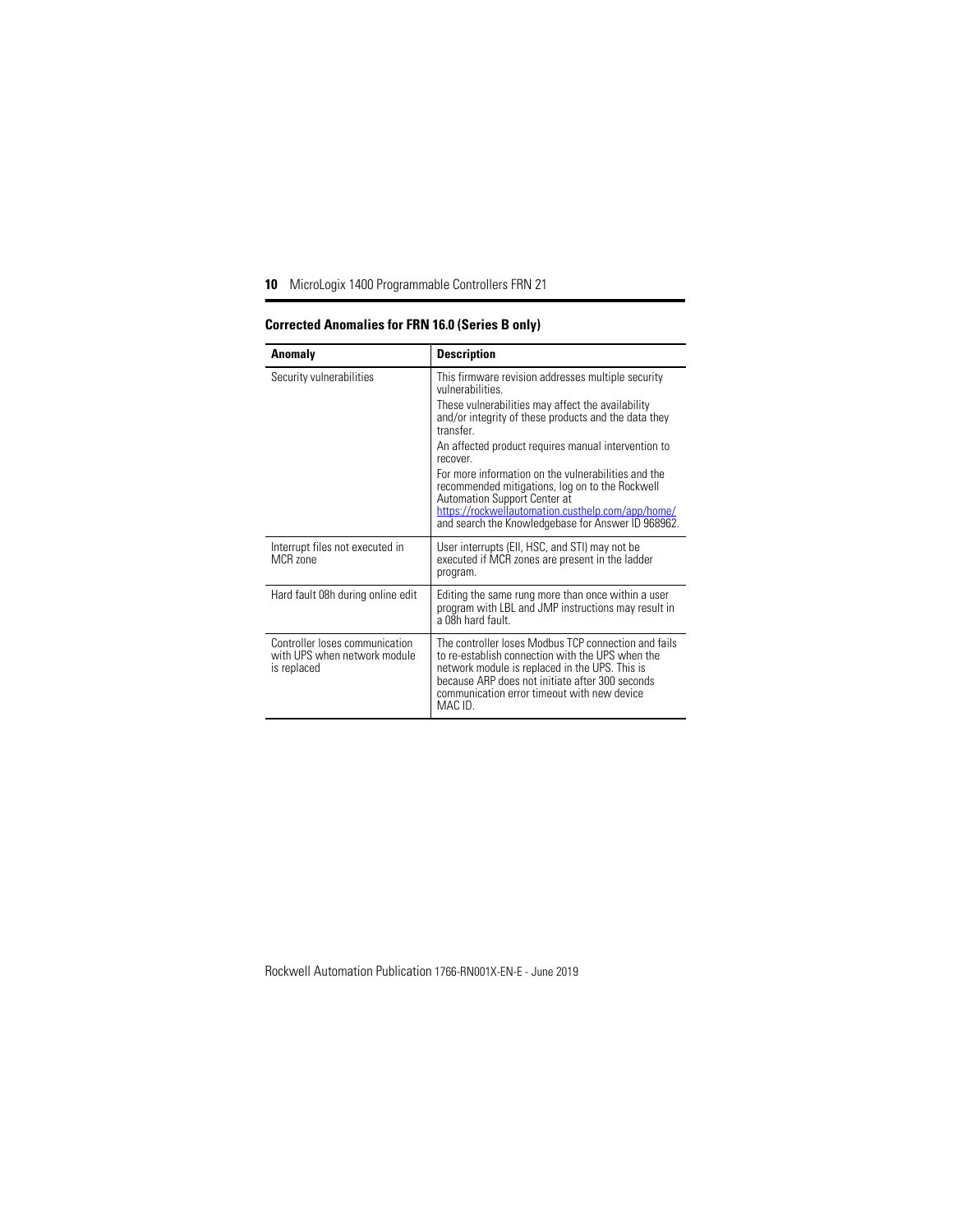| Anomaly                                                                                | <b>Description</b>                                                                                                                                                                                                                                                                |
|----------------------------------------------------------------------------------------|-----------------------------------------------------------------------------------------------------------------------------------------------------------------------------------------------------------------------------------------------------------------------------------|
| Remote Code Execution through<br>Stack-based Buffer Overflow<br>security vulnerability | This firmware revision addresses security<br>vulnerability #1, as detailed further in Knowledgebase<br>article KB732399.                                                                                                                                                          |
|                                                                                        | In addition to updating the product to this new<br>firmware revision, KB732398 includes additional<br>mitigations that may further protect your product.<br>These mitigations should be evaluated, and if<br>applicable, applied to your product installation and<br>environment. |
|                                                                                        | For more information, log on to the Rockwell<br>Automation Support Center at<br>https://rockwellautomation.custhelp.com/app/home/<br>and search the Knowledgebase for Answer ID 732399<br>and 732398.                                                                             |

#### **Corrected Anomalies for FRN 15.4 (Series B only)**

#### **Corrected Anomalies for FRN 15.3 (Series B only)**

| Anomaly                           | <b>Description</b>                                                                                                                                                                                                                                                                |
|-----------------------------------|-----------------------------------------------------------------------------------------------------------------------------------------------------------------------------------------------------------------------------------------------------------------------------------|
| Multiple security vulnerabilities | This firmware revision addresses five of the six<br>security vulnerabilities of varying severity, as detailed<br>further in Knowledgebase article KB732399.                                                                                                                       |
|                                   | In addition to updating the product to this new<br>firmware revision, KB732398 includes additional<br>mitigations that may further protect your product.<br>These mitigations should be evaluated, and if<br>applicable, applied to your product installation and<br>environment. |
|                                   | For more information, log on to the Rockwell<br>Automation Support Center at<br>https://rockwellautomation.custhelp.com/app/home/<br>and search the Knowledgebase for Answer ID 732399<br>and 732398.                                                                             |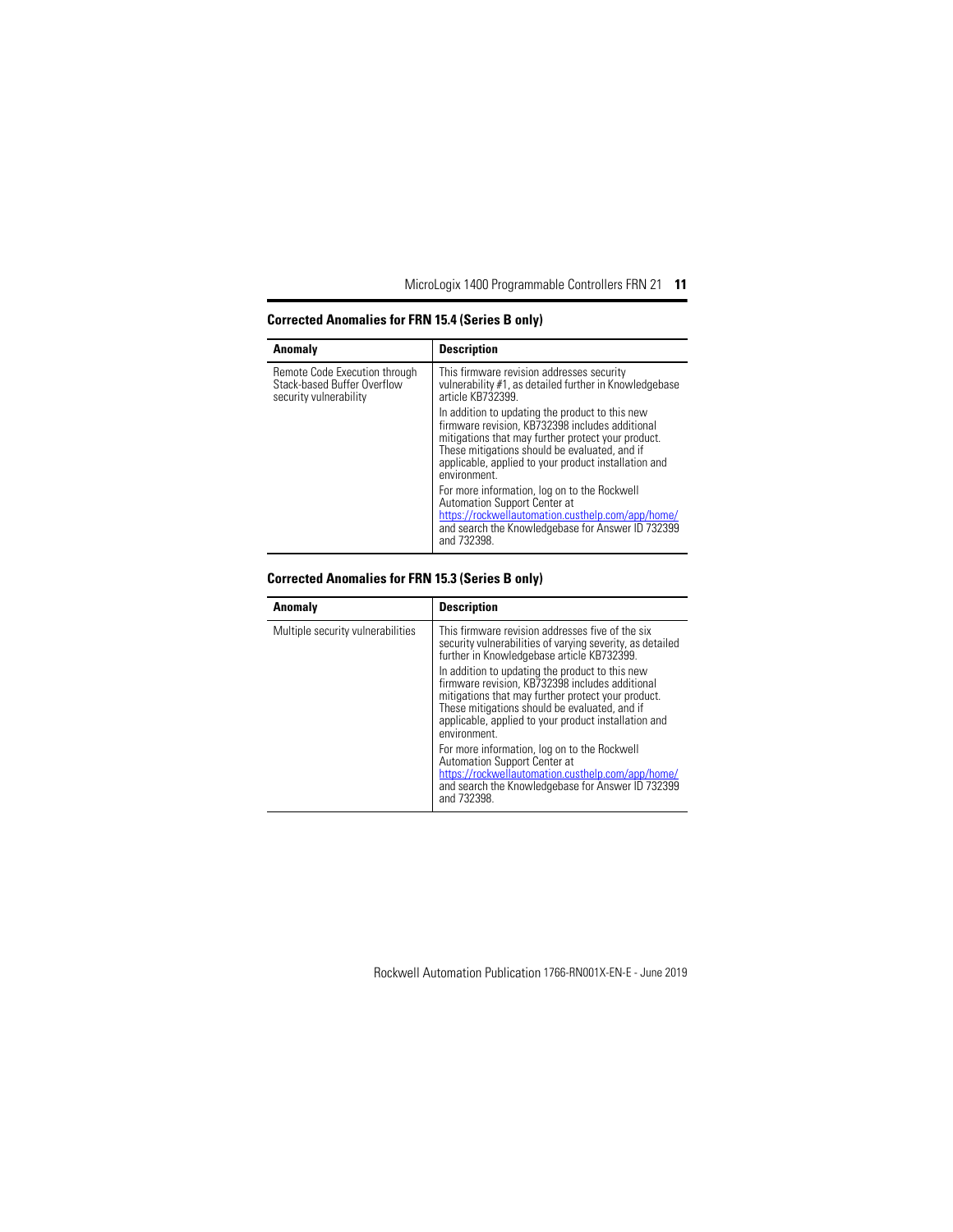| Anomaly                                                                                                           | Description                                                                                                                                                                                                                                                |
|-------------------------------------------------------------------------------------------------------------------|------------------------------------------------------------------------------------------------------------------------------------------------------------------------------------------------------------------------------------------------------------|
| In DHCP mode, the IP address<br>cannot be configured in a network<br>with more than three<br>DNS servers.         | The solution included in this firmware revision<br>enables IP address configuration in DHCP mode when<br>there are more than three DNS servers in the network.                                                                                             |
| Input word 11:7.0 does not appear<br>in Web Server Data Views page.                                               | The solution included in this firmware revision<br>corrects the issue where the input word 11:7.0 was<br>being skipped on the Web Server Data Views page.                                                                                                  |
| High-Speed Counter (HSC) preset<br>interrupt bits HPI and LPI do not<br>always turn on when expected.             | The solution included in this firmware revision<br>corrects the inconsistent operation of the HSC preset<br>interrupt bits HPI and LPI.                                                                                                                    |
| The controller broadcasts<br>ARP packets even when the<br>Duplicate IP Address Detection<br>function is disabled. | The solution included in this firmware revision stops<br>the controller from broadcasting ARP packets to<br>detect if there is another device on the network with<br>the same IP address, when the Duplicate IP Address<br>Detection function is disabled. |
| CIP Generic MSG instruction<br>faults with a 21H error.                                                           | The solution included in this firmware revision<br>addresses an issue in the CIP Generic MSG setup that<br>changes LOCAL setting to REMOTE (which is not<br>accessible from the user interface), causing the<br>21H error.                                 |

#### **Corrected Anomalies for FRN 15.2 (Series B only)**

#### **Corrected Anomaly for FRN 15.1 (Series B only)**

| Anomaly                                              | <b>Description</b>                                                                                                                                         |
|------------------------------------------------------|------------------------------------------------------------------------------------------------------------------------------------------------------------|
| MLX1400 DNP3 command input<br>validation improvement | The solution included in this firmware revision<br>improves the DNP3 parser mechanism to handle the<br>malformed packets received on the Ethernet network. |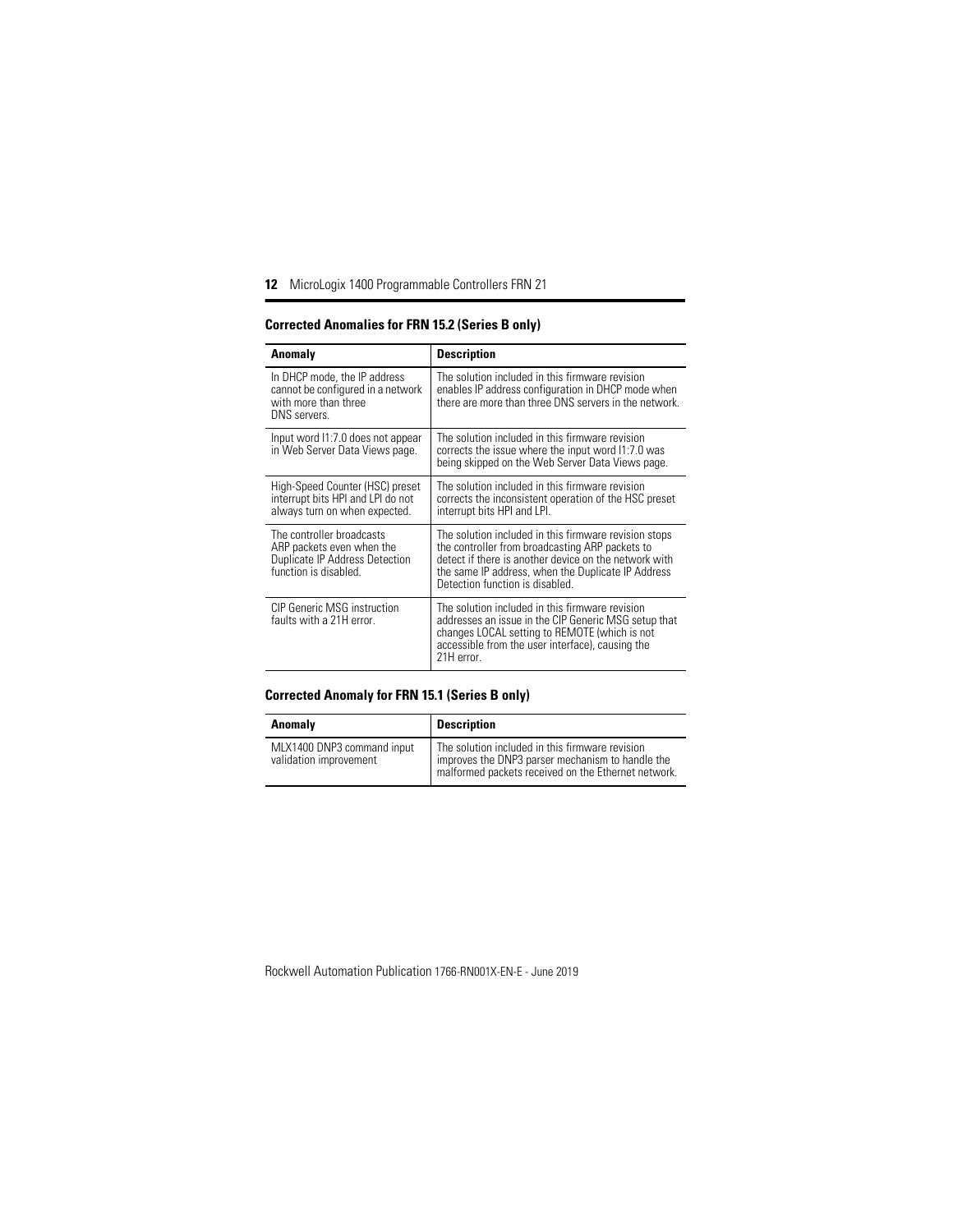| Anomaly                                                             | <b>Description</b>                                                                                                                                                                                                                      |
|---------------------------------------------------------------------|-----------------------------------------------------------------------------------------------------------------------------------------------------------------------------------------------------------------------------------------|
| Processor memory can be cleared<br>using the RSLogix 500 software   | The solution included in this firmware revision no<br>longer allows you to select the option to clear the<br>processor memory in FRN 15 and later.                                                                                      |
| LCD displays invalid characters at<br>a certain button sequence     | LCD displays invalid characters when the user presses<br>the left or right button, while the cursor position is on<br>the LCD Setup.                                                                                                    |
| DNP3 TCP communication not<br>responding under congested<br>network | DNP3 through Ethernet communication does not get<br>restored when network is congested.                                                                                                                                                 |
| Negative values are accepted for<br>the Timer file.                 | The solution included in this firmware revision no<br>longer allows negative values for the ACC and PRE<br>fields of the Timer file, through the RSLogix 500<br>software or any Human Machine Interface connected<br>to the controller. |

### **Corrected Anomalies for FRN 15 (Series B only)**

#### **Corrected Anomalies for FRN 14.2 (Series B only)**

| Anomaly                                                         | <b>Description</b>                                                                                                                            |
|-----------------------------------------------------------------|-----------------------------------------------------------------------------------------------------------------------------------------------|
| CIP Generic Messaging: Hard<br>Fault 08h error in Socket Object | Controller goes into fault mode when attempting to<br>write to a socket and the Read Timeout Interrupt occurs.                                |
| Unable to set IP address using<br>169.254.XXX.XXX range         | Controller does not allow the user to set the static IP<br>address in the range of 169.254.XXX.XXX and reports a<br>port configuration error. |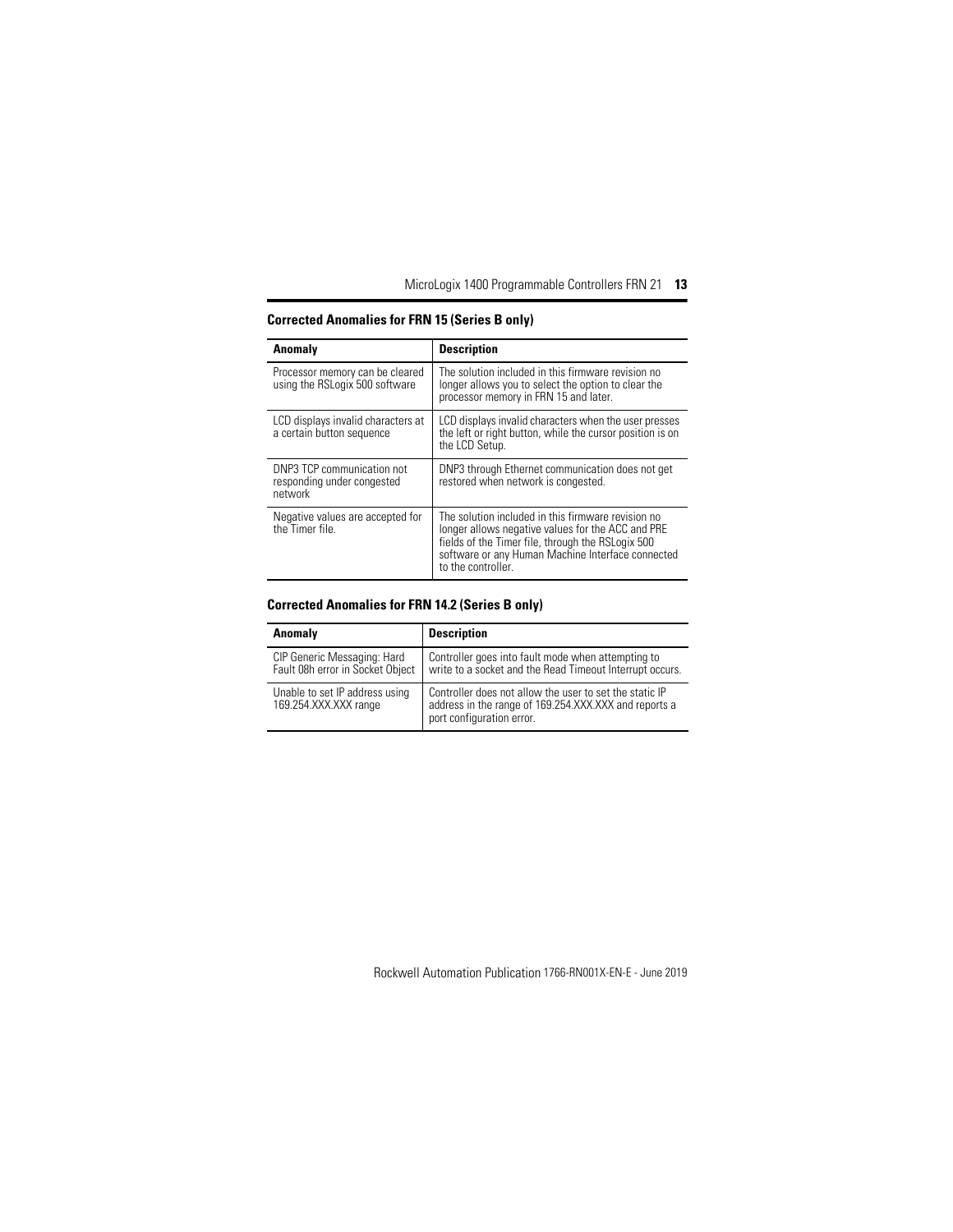| Anomaly                                                                                                                 | <b>Description</b>                                                                                                                                                                                                                                                                                                                                                                                                                                                                    |
|-------------------------------------------------------------------------------------------------------------------------|---------------------------------------------------------------------------------------------------------------------------------------------------------------------------------------------------------------------------------------------------------------------------------------------------------------------------------------------------------------------------------------------------------------------------------------------------------------------------------------|
| Status file vulnerabilities:<br>S2:1/13<br>$S2:3/8-15$<br>S2:5/0<br>S2:5/2<br>S2:5/3                                    | Status file bits (S2:1/13, S2:5/0, S2:5/2, S2:5/3) and<br>watch dog bits (S2:3/8-15) were writable through<br>communication messages which allowed the possibility<br>to force the controller to go into fault.<br>The solution included in this firmware revision allows<br>users to CLEAR these bits (S2:1/13, S2:5/0, S2:5/2,<br>S2:5/3) but does NOT allow them to SET using<br>Communication messages. The watch dog bits<br>(S2:3/8-15) will be Read Only in non-transfer mode. |
| Hard Fault 08h error in Serial<br>Modbus Slave                                                                          | Controller goes into fault when a character is received<br>before an inter-frame delay by Modbus slave over<br>serial link                                                                                                                                                                                                                                                                                                                                                            |
| DNP3 static data not reported                                                                                           | DNP3 static data is not reported if integrity poll is issued<br>in the middle of unsolicited response.                                                                                                                                                                                                                                                                                                                                                                                |
| DNP3 TCP connection not<br>restored over congested<br>network                                                           | DNP3 TCP connection does not get restored when<br>network is congested or network undergoes frequent<br>cable break.                                                                                                                                                                                                                                                                                                                                                                  |
| <b>DNP3 Secure Authentication:</b><br>Slave is sending same response<br>even if master has replied with<br>confirmation | When a CONFIRM function code is configured as critical<br>and aggressive mode is enabled, the controller may, at<br>times, send the same response.                                                                                                                                                                                                                                                                                                                                    |
| Invalid error when DNP3<br>Data-Set™ is configured with<br>Data type: NONE                                              | When a descriptor is configured with data type: NONE,<br>the response of Data-Set Read (g87v1) is not completely<br>received. The Configuration Corrupt bit is also set.                                                                                                                                                                                                                                                                                                              |
| DNP3 Data-Set: 32b frozen<br>counter event is generated<br>even if it is not configured for<br>event                    | When analog point is configured for an event occurrence<br>condition, Data-Set Events is also generated for 32b<br>frozen counter.                                                                                                                                                                                                                                                                                                                                                    |
| DNP3 Data-Set: Data-Set<br>Events is generated even if the<br>EV bit is reset                                           | Dataset events are generated even if EV bit of descriptor<br>characteristics is reset (OFF).                                                                                                                                                                                                                                                                                                                                                                                          |
| Failure to release IP address.<br>when IP address conflict is<br>detected                                               | Firmware Revision 14 implements the recommended IP<br>Address Collision Detection algorithm and duplicate IP<br>address policy, in accordance with CIP vol2, Ed3.12.                                                                                                                                                                                                                                                                                                                  |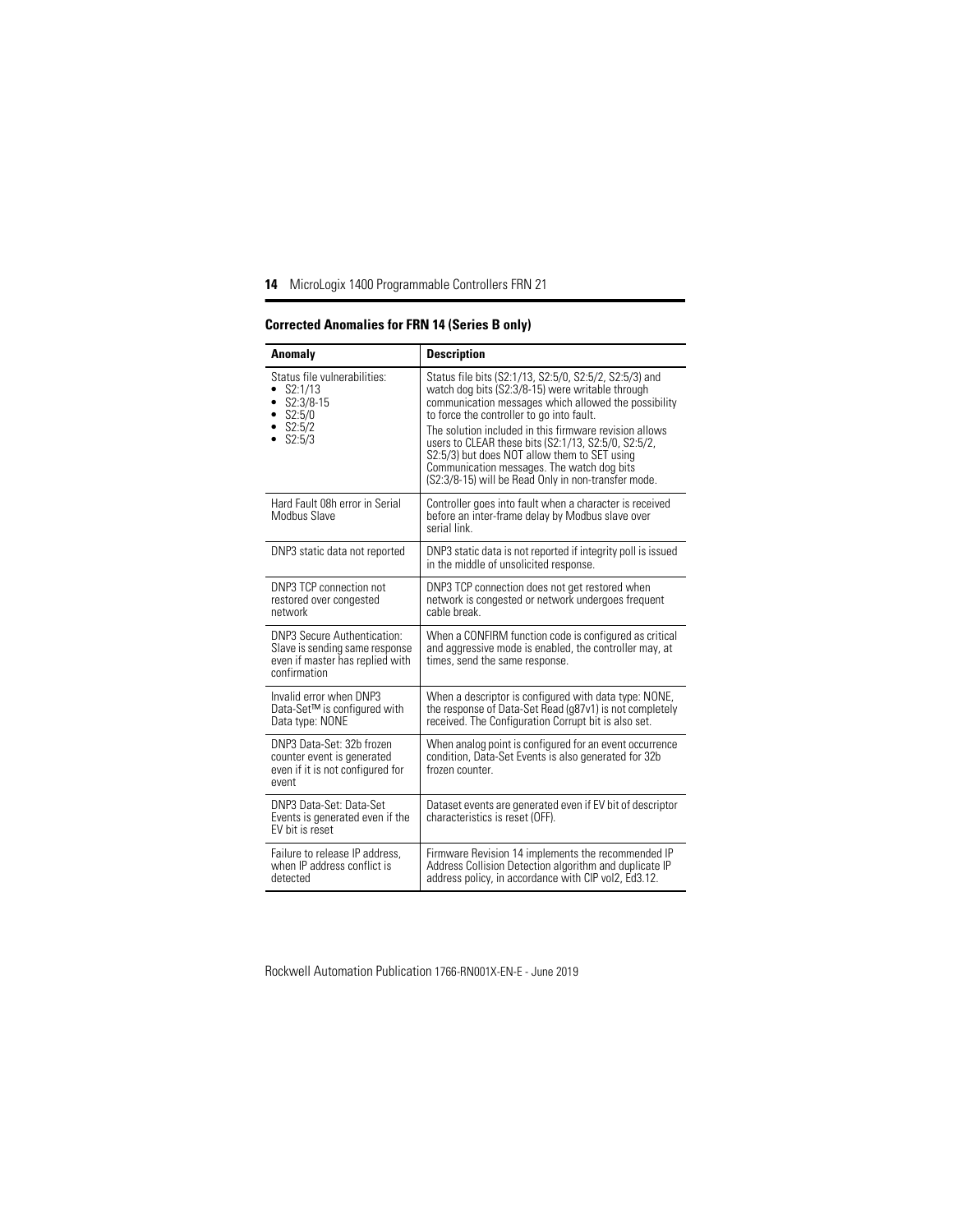| Anomaly                                                                    | <b>Description</b>                                                                                                                                                                                                                                                                                                                                                           |
|----------------------------------------------------------------------------|------------------------------------------------------------------------------------------------------------------------------------------------------------------------------------------------------------------------------------------------------------------------------------------------------------------------------------------------------------------------------|
| <b>CIP Generic Message Error</b>                                           | When a CIP generic MSG instruction is executed to<br>certain devices, the response may be incompatible with<br>the expected response in the controller.                                                                                                                                                                                                                      |
| DNP3 Slave does not respond<br>properly to back up DNP3<br>Master          | DNP3 Slave always sends unsolicited responses to First<br>master IP and node address. If First master does not<br>exist or communicate with Slave, the Slave never sends<br>the confirmation<br>During unsolicited confirmation time, if Slave receives<br>read request from backup master (other than first node<br>address), it always replies back to first node address. |
| DNP3 events are getting<br>cleared even if confirmation is<br>not received | DNP3 Slave does not push back events into event buffer<br>in the following conditions:<br>1. During solicited confirmation time, if Slave receives<br>any broadcast message or any other request or same<br>request instead of confirmation.<br>2. During unsolicited confirmation time, if device<br>receives read request and confirmation timer<br>timeout.               |
| Force LED misbehavior                                                      | This is a known anomaly on FRN 12. When all forces are<br>removed through RSLogix 500, Force LED does not turn<br>OFF and Forces Installed bit (S:1/6) is not reset.                                                                                                                                                                                                         |
| Hard Fault 08h error                                                       | This is a known anomaly on FRN 12. Device goes into<br>hard fault when FRN12.1-OS boots up for the first time.<br>This anomaly occurs when the device tries to restore<br>DNP3 events. It may also happen when the battery is<br>removed or damaged.                                                                                                                         |

#### **Corrected Anomalies for FRN 13 (Series B only)**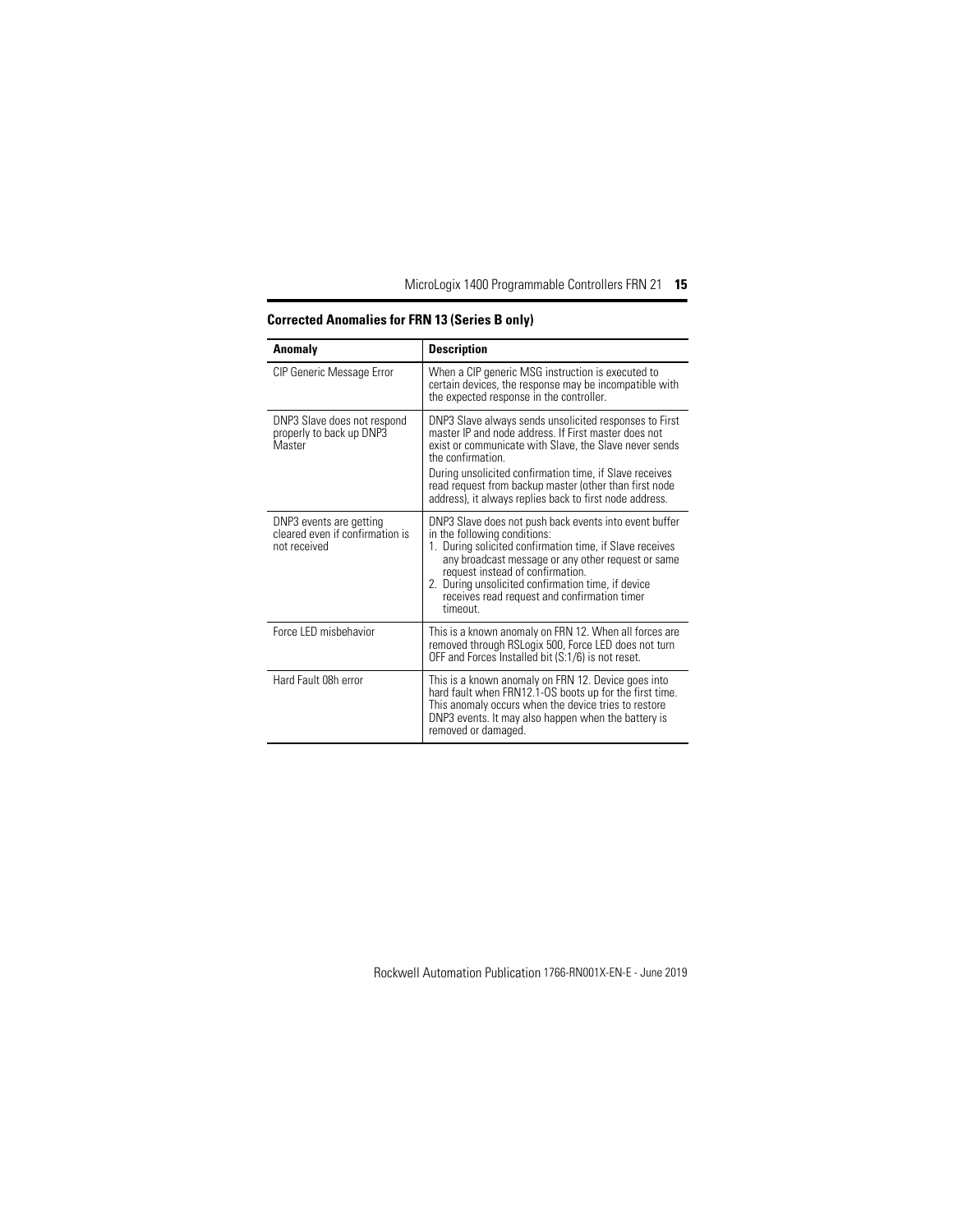| Anomaly                                                                                 | <b>Description</b>                                                                                                                                                                                                                                                                                                                                     |
|-----------------------------------------------------------------------------------------|--------------------------------------------------------------------------------------------------------------------------------------------------------------------------------------------------------------------------------------------------------------------------------------------------------------------------------------------------------|
| Hard fault 08h on DNP3                                                                  | When channel 0/1/2 is configured as DNP3, 08h hard<br>fault error occurs due to a DNP3 application<br>buffer overflow.                                                                                                                                                                                                                                 |
| DNP3 Application Layer lockup                                                           | Device stops responding to DNP3 read request when the<br>event buffer is full. Device does not fail to respond to<br>any other DNP3 request types except read requests.                                                                                                                                                                                |
| DNP3 Data Link Layer lockup                                                             | When Channel 2 is configured for DNP3, with<br>communication channel status file CS2:17 having Link<br>Layer Error Code 1, the device does not respond to any<br>external requests from the DNP3 master nor transmit<br>any unsolicited event data.                                                                                                    |
| DNP3 Slave sends a response<br>on only the first 120 events of<br>respective class poll | The device does not send all the DNP3 class 1, 2, 3<br>events in one solicited response but sets respective<br>Internal Indication (IIN bits) bits to indicate that<br>respective class events are available so that the Master<br>can poll again until the events are finished.                                                                       |
| Hard fault 08h on DF1                                                                   | An 08h hard fault error occurs when channel 2 is<br>configured for DF1 full-duplex.                                                                                                                                                                                                                                                                    |
| Modbus TCP UID and MSG<br>anomalies                                                     | A responding MicroLogix 1400 controller sends an<br>improperly formatted Modbus packet (with no data<br>included) after it receives Unit Identifier with 0 value in<br>the command packet.<br>When the initiating MicroLogix 1400 controller receives<br>the improperly formatted response, it sets the MSG<br>Done bit, instead of the MSG Error bit. |

### **Corrected Anomalies for FRN 12 (Series B only)**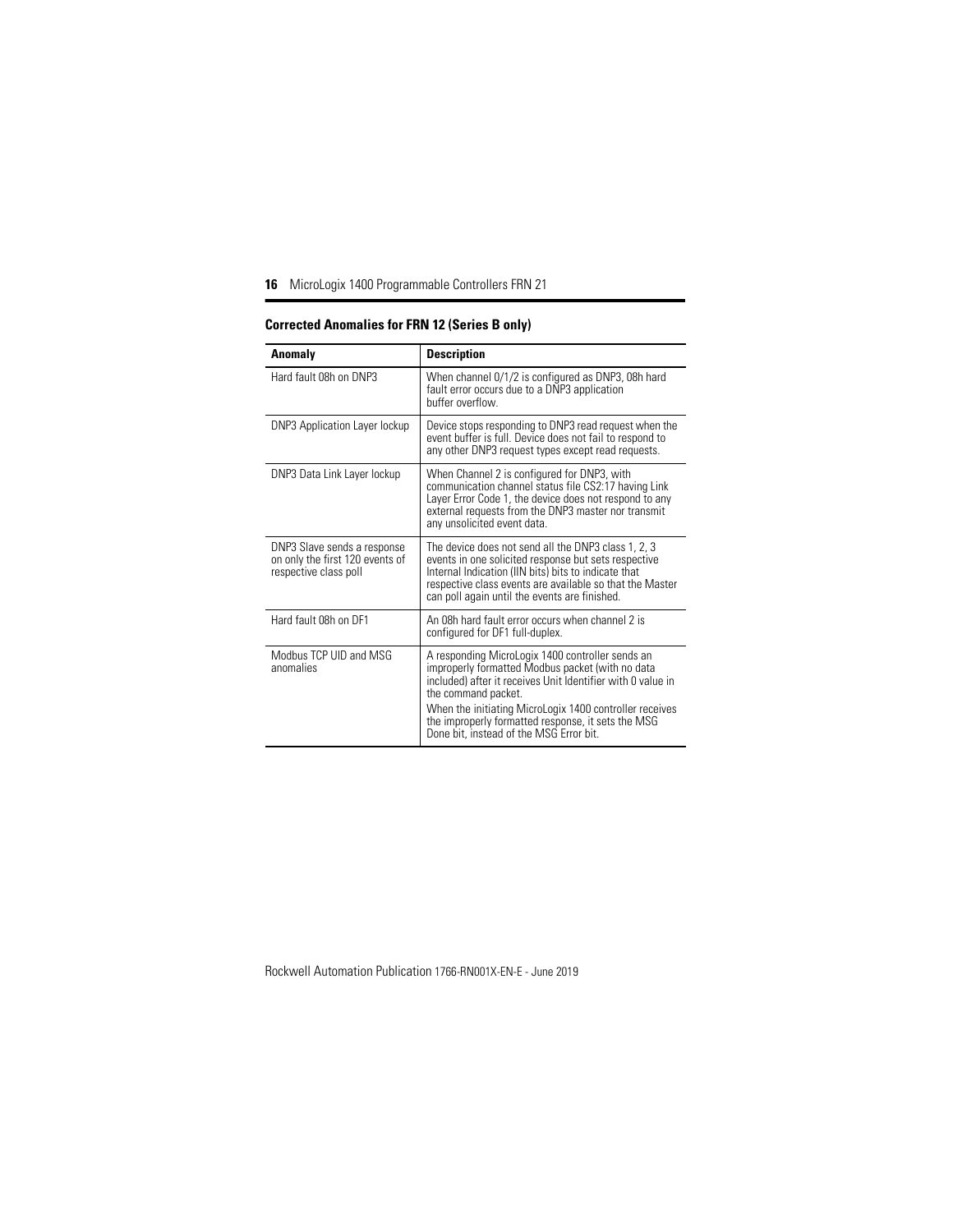| Anomaly                                                                 | <b>Description</b>                                                                                                                                                                                                                                                                                                                                                                                            |
|-------------------------------------------------------------------------|---------------------------------------------------------------------------------------------------------------------------------------------------------------------------------------------------------------------------------------------------------------------------------------------------------------------------------------------------------------------------------------------------------------|
| DNP3 Cold Restart does<br>not execute                                   | DNP3 Cold Restart command is not executed when controller is<br>in Run mode.                                                                                                                                                                                                                                                                                                                                  |
| ChO does not respond<br>when configured for DF1<br>Radio Modem protocol | After being configured for DF1 Radio Modem protocol,<br>channel 0 becomes unresponsive after running for some time.                                                                                                                                                                                                                                                                                           |
| Ch1 goes to 'Lock-up'<br>state                                          | The controller locks channel 1 when it is configured as any of<br>the following configurations in RSLogix 500 software, and then<br>power cycled:<br>- Static IP Address.<br>- Select DNP3 over IP Enable.<br>- End Point Type selected as "Datagram Only",<br>- Master IPO (apart from 0.0.0.0),<br>- Master UDP Port Number (Init Unsol) [apart from 0]<br>- Select "Send Init. Unsol. Null Resp. on Reset" |
| Controller restarts when<br>invalid user name and<br>password entered   | The controller restarts unexpectedly when an invalid user<br>name and password is used several times to access the Web<br>Server Administrative settings.                                                                                                                                                                                                                                                     |
| Web Server lockout<br>message does not<br>appear on some<br>browsers    | When the Web Server is in a locked state, the "Web Server is<br>locked. Contact Administrator" message does not appear on<br>these browsers:<br>IF <sub>8</sub><br>Opera 11.1                                                                                                                                                                                                                                 |
| DNP3 channel 1 locks up                                                 | The DNP3 channel 1 locks up when the Ethernet cable is pulled<br>out for 24 hours and the SCADA initiates a poll for class<br>$0/1/2/3$ data, and if the application layer max response size<br>has been configured to 2048.                                                                                                                                                                                  |

### **Corrected Anomalies for FRN 11 (Series B only)**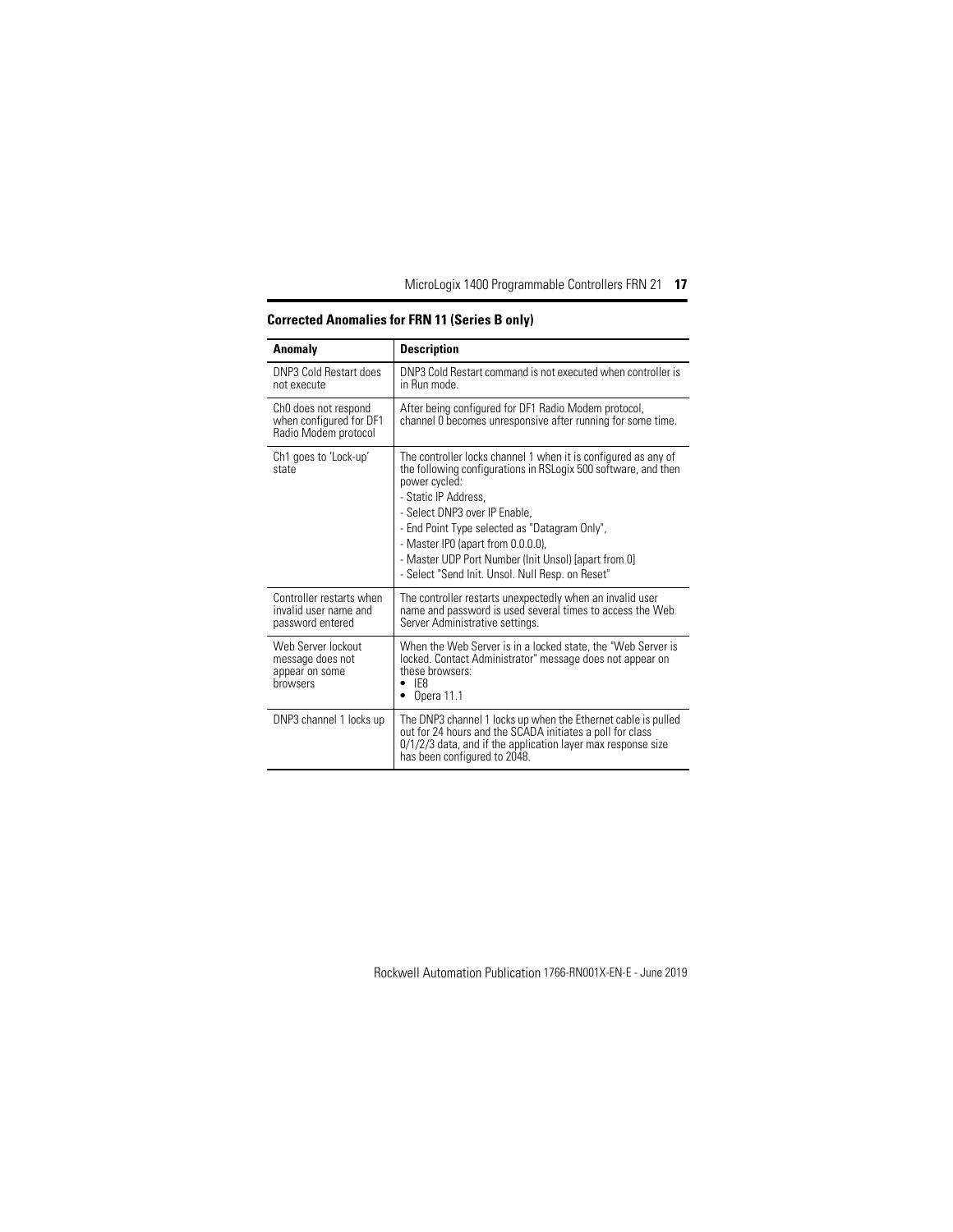| Anomaly                                                                 | <b>Description</b>                                                                                                                                               |
|-------------------------------------------------------------------------|------------------------------------------------------------------------------------------------------------------------------------------------------------------|
| ChO does not respond<br>when configured for DF1<br>Radio Modem protocol | After being configured DF1 Radio Modem protocol, channel 0<br>becomes unresponsive after running for some time.                                                  |
| Controllers restarts when<br>invalid user name and<br>password entered  | The controller restarts unexpectedly when an invalid user<br>name and password is used several times to access the Web<br>Server Administrative settings.        |
| Web Server lockout<br>message does not<br>appear on some<br>browsers    | When the webserver is in a locked state, the "Web Server is<br>locked. Contact Administrator" message does not appear on<br>these browsers:<br>IE8<br>Opera 11.1 |

#### **Corrected Anomalies for FRN 7 (Series A only)**

#### **Corrected Anomalies for FRN 6 (Series A only)**

| Anomaly                                                                                            | <b>Description</b>                                                                                                                                                                                                            |
|----------------------------------------------------------------------------------------------------|-------------------------------------------------------------------------------------------------------------------------------------------------------------------------------------------------------------------------------|
| Up to 10 minutes<br>taken to successfully<br>set up Ethernet<br>communication after<br>power cycle | When a CompactLogix™ controller messages a MicroLogix 1400<br>controller over Ethernet, and the MicroLogix 1400 controller is<br>power cycled, it can take up to 10 minutes to successfully set up<br>Ethernet communication. |
| No unsolicited<br>response sent at<br>power up                                                     | DNP3 slave unsolicited message is not sent at power up when<br>option is enabled.                                                                                                                                             |
| Data log record lost                                                                               | During data logging, the transmitted record is deleted without a<br>check for successful transmission.                                                                                                                        |
| 08h Hard Fault in<br>RUN mode                                                                      | With indirect addressing, the controller generates a 08h Hard Fault<br>instead of a 29h fault while in RUN mode.                                                                                                              |
| AWT, AWA<br>instruction does not<br>work correctly for<br>Channel 2                                | Due to a defect in Channel 2 ASCII driver initialization, AWT, AWA<br>instructions may not work correctly for Channel 2.                                                                                                      |
| Logged records lost<br>when restoring from<br>the Memory module                                    | Restoring overflowed data log records from the Memory module<br>was unsuccessful, and data log records were lost.                                                                                                             |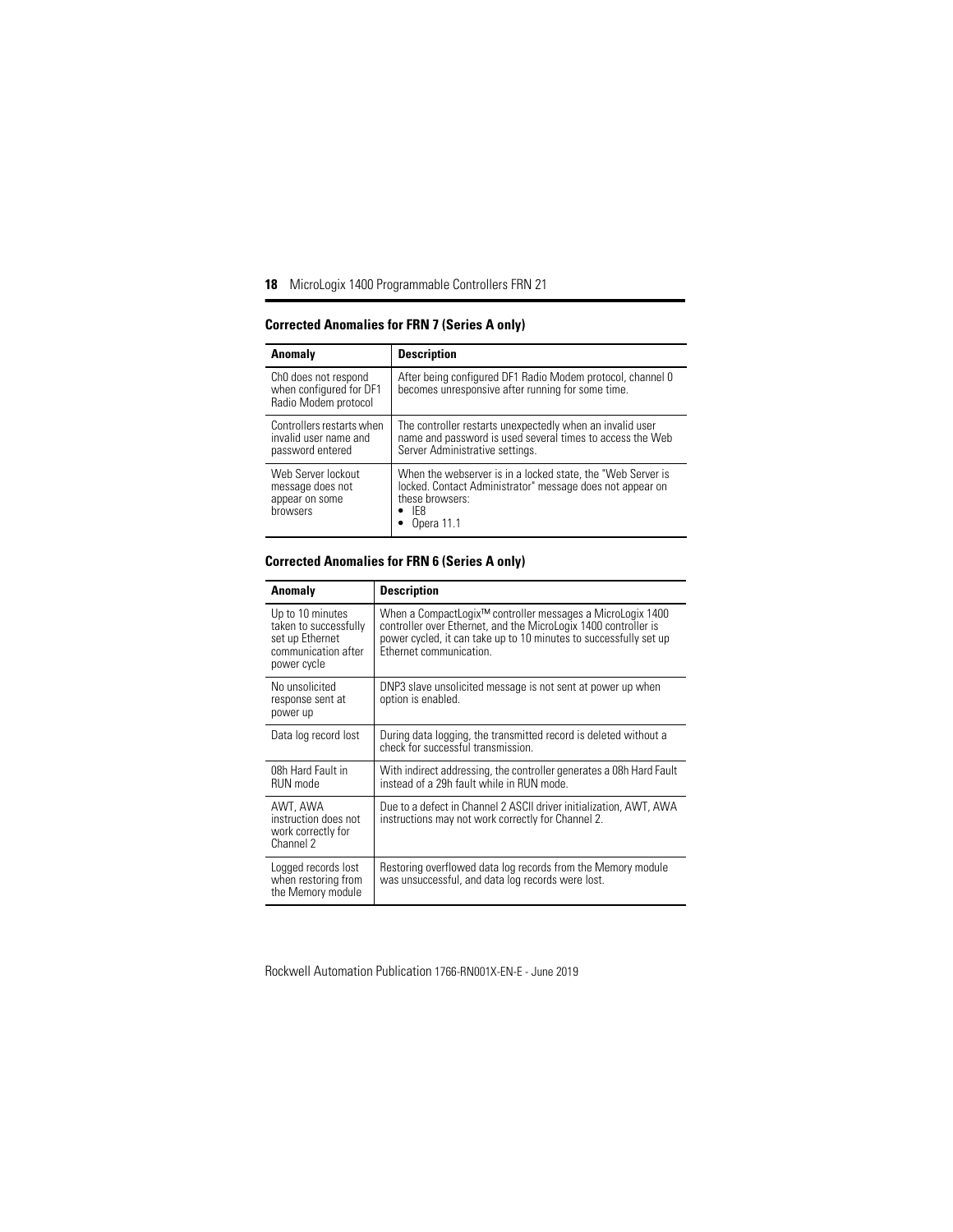| Anomaly                           | <b>Description</b>                                                                                                                              |
|-----------------------------------|-------------------------------------------------------------------------------------------------------------------------------------------------|
| Residual data logs<br>not cleared | Fixed defect for Data Log Auto-Load sequence at power-up. Data<br>logs are not cleared when there is a new ladder program in the<br>controller. |
| LCD contrast                      | Pressing the ESC+Up or ESC+Down keys does not adjust                                                                                            |
| not adjustable                    | LCD contrast.                                                                                                                                   |
| Data log timer does               | Data log timer does not reset when a new user program                                                                                           |
| not reset                         | is downloaded.                                                                                                                                  |

#### **Corrected Anomalies for FRN 6 (Series A only)**

#### **Corrected Anomalies for FRN 5 (Series A only)**

| Anomaly                                                       | <b>Description</b>                                                                                                                                                                |
|---------------------------------------------------------------|-----------------------------------------------------------------------------------------------------------------------------------------------------------------------------------|
| Web Server                                                    | An error occurs when attempting to change the administrator                                                                                                                       |
| Password Error                                                | password in Web Server.                                                                                                                                                           |
| Serial Baud Rate                                              | Poor accuracy of serial baud rate occurs at higher speeds.                                                                                                                        |
| Hard Fault 08h in                                             | Hard Fault 08h fault error occurs when channel 0 and/or 2 are                                                                                                                     |
| Serial Communication                                          | configured for DF1 Half-duplex Slave, Modbus RTU Slave or ASCII.                                                                                                                  |
| Data file                                                     | Data file protection does not work as documented when the                                                                                                                         |
| protection error                                              | memory module is configured to transfer program at power-up.                                                                                                                      |
| Hard Fault 08h in<br><b>Ethernet Channel</b><br>Configuration | Hard fault 08h occurs when the Ethernet cable is plugged in after<br>power cycle.                                                                                                 |
| Subnet mask LCD                                               | When the gateway address is configured as all zeroes, the LCD                                                                                                                     |
| display error                                                 | displays the gateway address as 255.255.255.0.                                                                                                                                    |
| Gateway address LCD<br>display error                          | When the subnet mask is configured as all zeroes, the LCD<br>displays the subnet mask as aaa.bbb.ccc.1, where aaa.bbb.ccc<br>represents the first three octets of the IP address. |
| Pre-transmit delay                                            | Pre-transmit delays greater than 6553 ms do not work properly in                                                                                                                  |
| error in Serial                                               | DF1 Half-duplex Master, Modbus RTU Master and Modbus RTU                                                                                                                          |
| communication                                                 | Slave drivers                                                                                                                                                                     |
| 33h fault in                                                  | A 33h fault occurs when FIFO/LIFO instructions are programmed                                                                                                                     |
| FFL/FFU/LFL/LFU                                               | and data table memory words used are greater than 5 K.                                                                                                                            |
| LCD:0/WND bit error                                           | LCD:0/WND bit remains set even though the LCD has switched to<br>the I/O Status screen when the user input time expires within the<br>User Display.                               |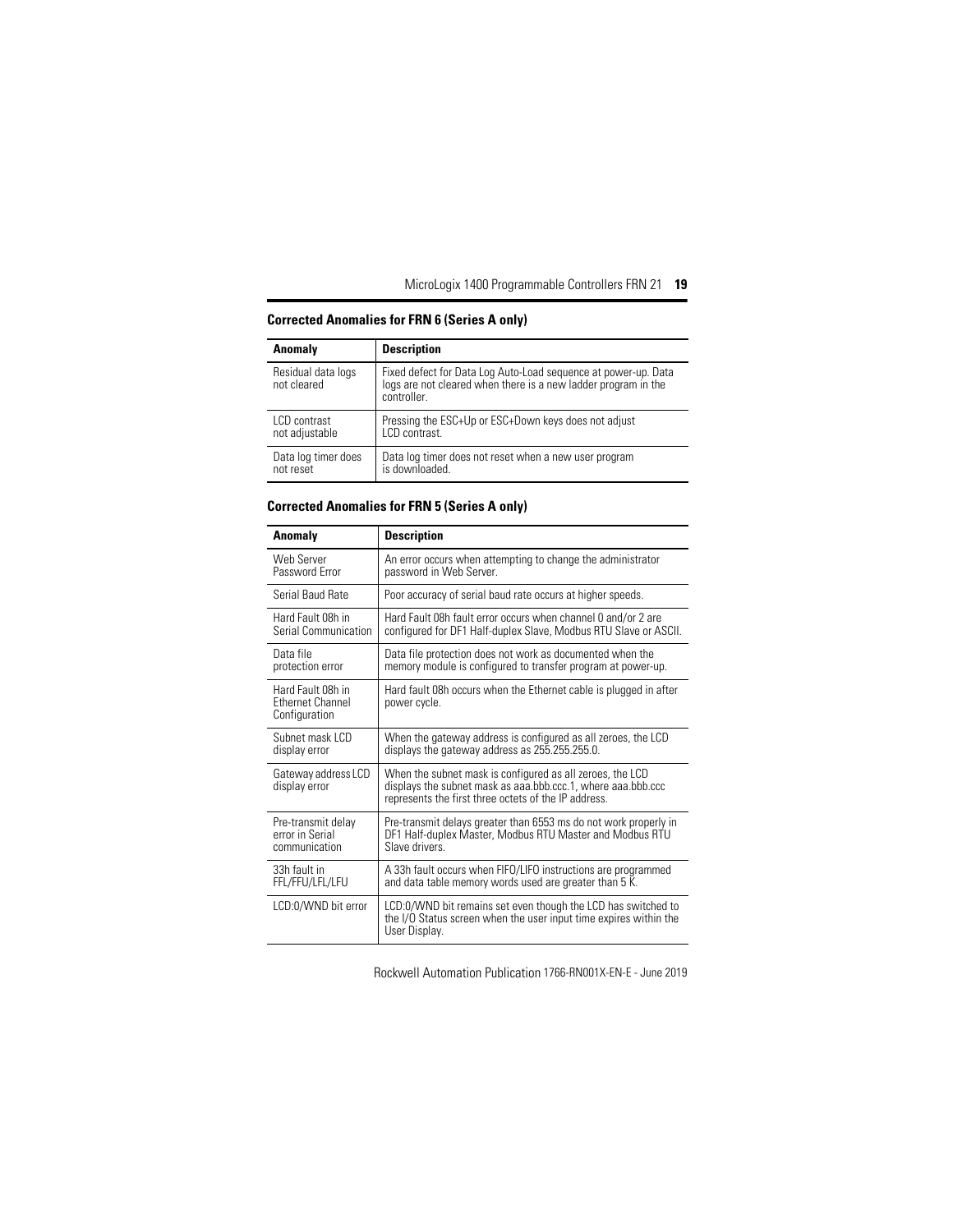| Anomaly                                                                 | <b>Description</b>                                                                                                                                       |
|-------------------------------------------------------------------------|----------------------------------------------------------------------------------------------------------------------------------------------------------|
| IP address detection<br>non-conformance                                 | Duplicate IP address detection does not match ODVA quidelines.                                                                                           |
| 3Bh fault with PTO<br>error 4                                           | A 3Bh fault ("PTO error") with PTO error=4 ("Accel/Decel error")<br>occurs due to an underestimation of the S-curve limit for PTO<br>Accel/Decel pulses. |
| Invalid operation in<br>"Store to MM/Load<br>from MM" in<br>LCD display | Issues with Memory Module transfers occur when initiated<br>through the LCD display.                                                                     |
| 02h hard fault with<br>power cycle                                      | A 02h hard fault occurs due to multiple power fail interrupts being<br>accepted.                                                                         |
| DNP3 timestamp<br>error                                                 | DNP3 timestamp is off by a day after power-up and before being<br>synchronized with the DNP3 master time.                                                |
| Embedded analog<br>input freeze                                         | Embedded analog input values "freeze", requiring a power cycle<br>to recover.                                                                            |
| Incorrect attribute 9<br>in Connection<br>Manager Object of<br>СIР      | The number of Connection entry information (attribute 9) for<br>Connection Manager Object in Ethernet subsystem does not<br>display properly.            |

#### **Corrected Anomalies for FRN 5 (Series A only)**

### **Corrected Anomalies for FRN 4 (Series A only)**

| <b>Anomaly</b>                                          | <b>Description</b>                                                                                                                                                                                                                                                                                 |
|---------------------------------------------------------|----------------------------------------------------------------------------------------------------------------------------------------------------------------------------------------------------------------------------------------------------------------------------------------------------|
| 71h fault with I/O<br>expansion modules                 | Under the following conditions, a 71h fault may occur within a few<br>minutes:<br>• a 1762-OF4 (Series A, Revision B/C) or 1762-IF2OF2 (Series<br>A, Revision D/E) expansion module is used, and<br>• scantime hits less than approximately 390 is (usually when<br>user ladder program is empty). |
| MSG instruction for<br>socket interface<br>message      | Open Connection message sometimes does not work correctly with<br>the error code 17DEh when the configured buffer size is larger than<br>transmitted data.                                                                                                                                         |
| Error in generating<br>DNP3 events in<br>DNP 3 protocol | User Manual states that Binary file 3 can be used for Binary Input,<br>Double Binary Input and Binary Output objects. However, events<br>were not generated when Binary file 3 was configured for these<br>3 objects.                                                                              |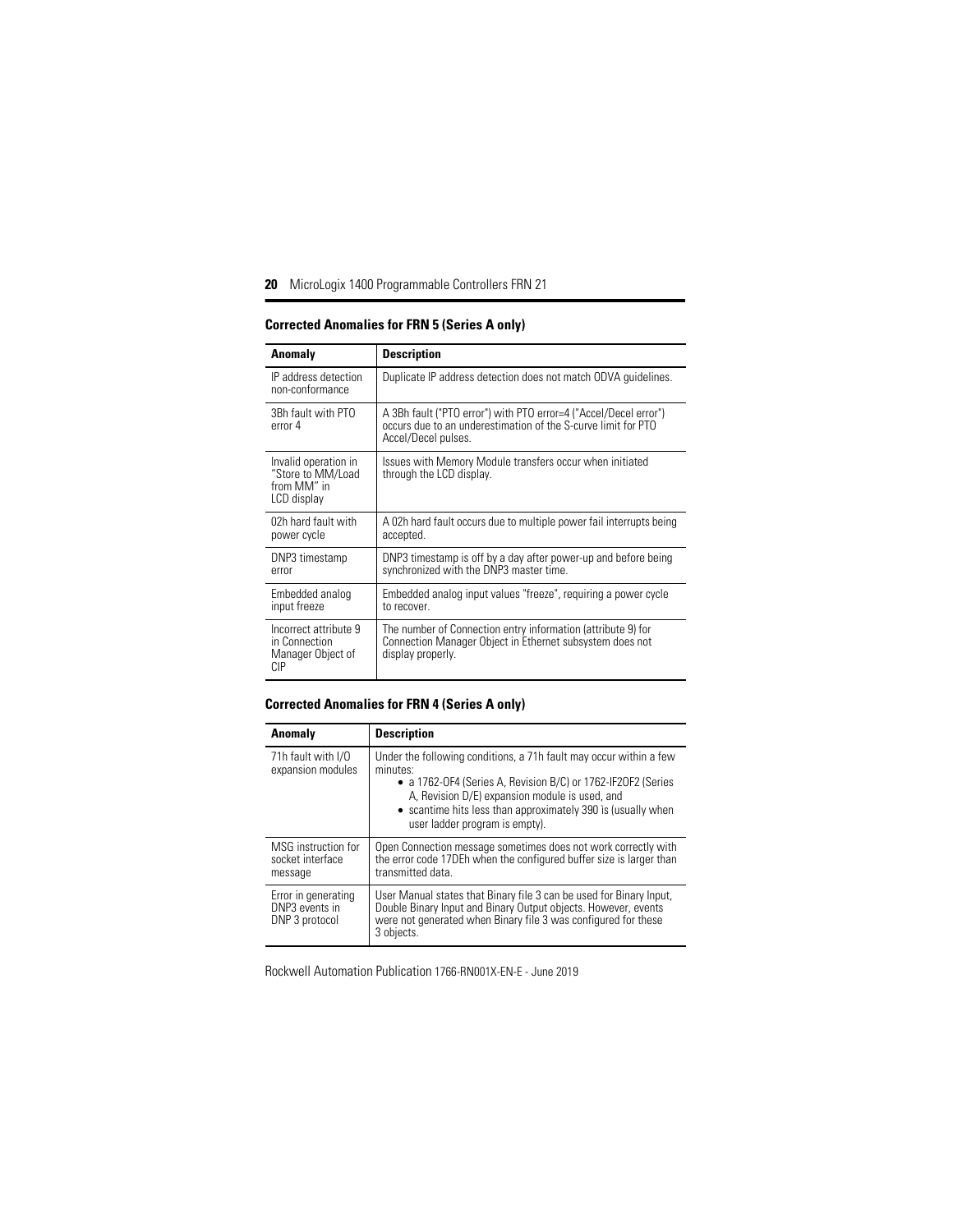| Anomaly                                                                                   | <b>Description</b>                                                                                                                                                                                                                                                                                                                                                                                                                                                                                 |
|-------------------------------------------------------------------------------------------|----------------------------------------------------------------------------------------------------------------------------------------------------------------------------------------------------------------------------------------------------------------------------------------------------------------------------------------------------------------------------------------------------------------------------------------------------------------------------------------------------|
| Error in behavior of<br>Internal Indication<br>bits IIN1.1 to IIN1.3<br>in DNP 3 protocol | In response to a request, when events are contained in the<br>response and no more events exist to be reported in the controller,<br>IIN11IIN1.3 are cleared.<br>When the master sends Read request only for the static object, the<br>bits were not turned on in the response IIN correctly, although there<br>are some events logged.<br>If the master sends a request other than a Read, the bits were not<br>turned on in the response IIN correctly although there are some<br>events logged. |
| Occurrence of DNP3<br>Link Layer Error<br>Code in<br>DNP 3 protocol                       | Under a DNP3 Full-Duplex environment, a Link Layer Error Code 8<br>(UNKNOWN_CHAR) in the Link Layer Diagnostic counter of the<br>Channel Status file may occur.                                                                                                                                                                                                                                                                                                                                    |
| Error in DNP3 file<br>object in<br>DNP 3 protocol                                         | When the data file size in a user program is too big, the user<br>program is not downloaded over the DNP3 protocol.                                                                                                                                                                                                                                                                                                                                                                                |
| Default Variation for<br>Double Bit Binary<br>Input Event object in<br>DNP 3 protocol     | The returned object/variation was g4v2. It should be g4v3 to be<br>consistent with Binary Input Event object (q2v3).                                                                                                                                                                                                                                                                                                                                                                               |
| Error in event flush<br>in DNP 3 protocol                                                 | The logged events were not cleared correctly when the master sent<br>a request to read the specific event object(s) and the class level was<br>configured to 1.                                                                                                                                                                                                                                                                                                                                    |
| Error in event<br>reporting in<br>DNP 3 protocol                                          | Logged events were not reported when the master sent a reguest to<br>read the specific event object(s) and the class is configured to<br>Class 2 or 3 (other than 1).                                                                                                                                                                                                                                                                                                                              |
| Error in<br>multi-fragment<br>response processing<br>in DNP 3 protocol                    | When a master's Read request contains several objects and the<br>response is made into multi-fragments, the response was not<br>processed correctly.                                                                                                                                                                                                                                                                                                                                               |
| Error in behavior of<br>unsolicited<br>responses in<br>DNP 3 protocol                     | The controller may send NULL unsolicited responses if there are<br>many events logged and they are reported to the master.                                                                                                                                                                                                                                                                                                                                                                         |

# **Corrected Anomalies for FRN 4 (Series A only)**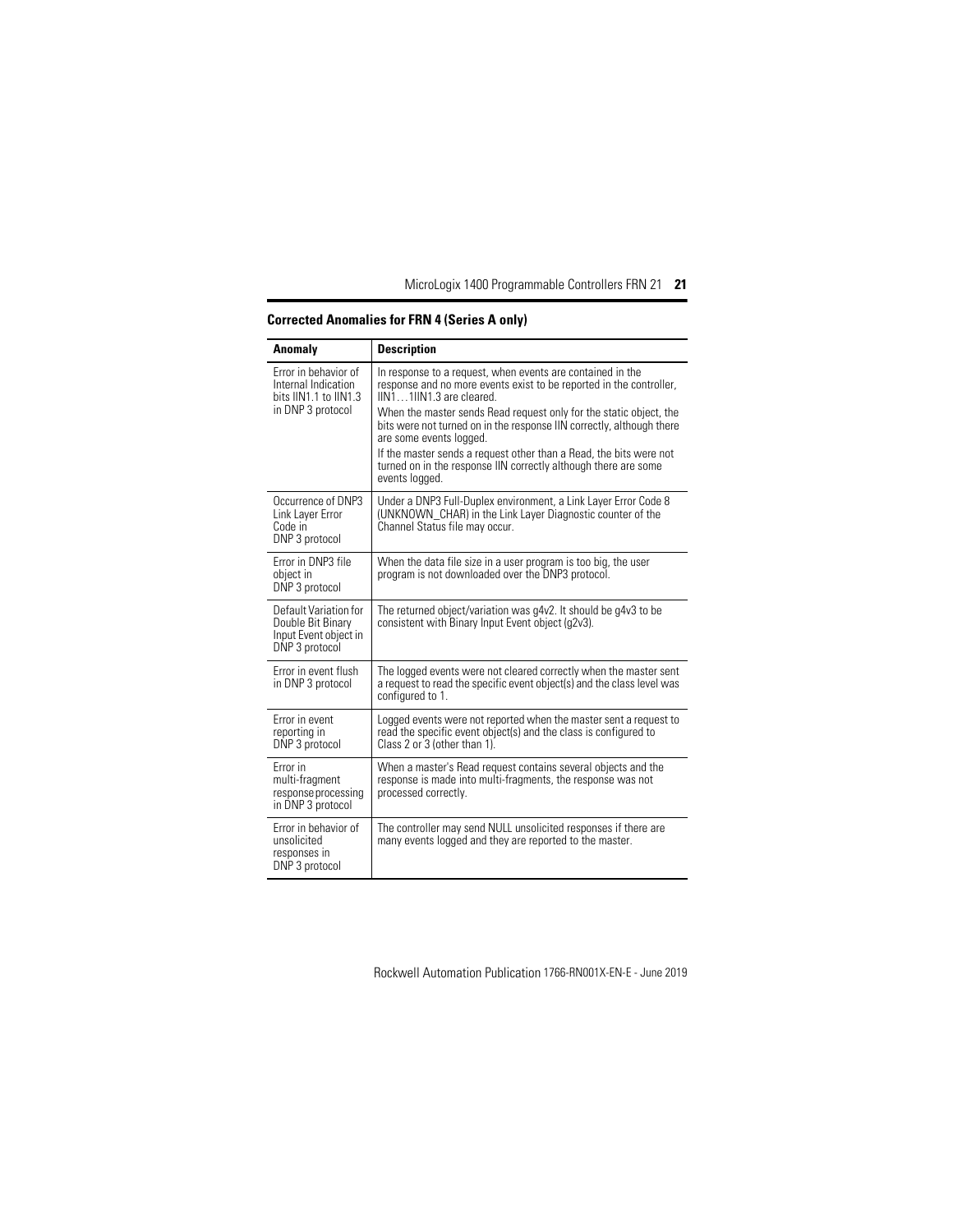# <span id="page-21-0"></span>**Additional Resources**

This document contains additional information concerning related Rockwell Automation products.

| <b>Resource</b>                                                                                          | <b>Description</b>                                                                                                                               |
|----------------------------------------------------------------------------------------------------------|--------------------------------------------------------------------------------------------------------------------------------------------------|
| MicroLogix 1400 Programmable Controllers<br>Installation Instructions.<br>publication 1766-IN001.        | Contains information on mounting and<br>wiring the MicroLogix 1400 Programmable<br>Controller, including a mounting template<br>and door labels. |
| MicroLogix 1400 Programmable Controllers<br>User Manual, publication 1766-UM001.                         | Contains detailed information on planning,<br>mounting, wiring, and troubleshooting your<br>MicroLogix 1400 system.                              |
| MicroLogix 1400 Programmable Controllers<br>Web Server User Manual, 1766-UM002.                          | Contains information on MicroLogix 1400<br>embedded web server capability.                                                                       |
| MicroLogix 1400 Programmable Controllers<br>Instruction Set Reference Manual,<br>publication 1766-RM001. | Contains instruction sets and other<br>information specific to 1766 controllers.                                                                 |